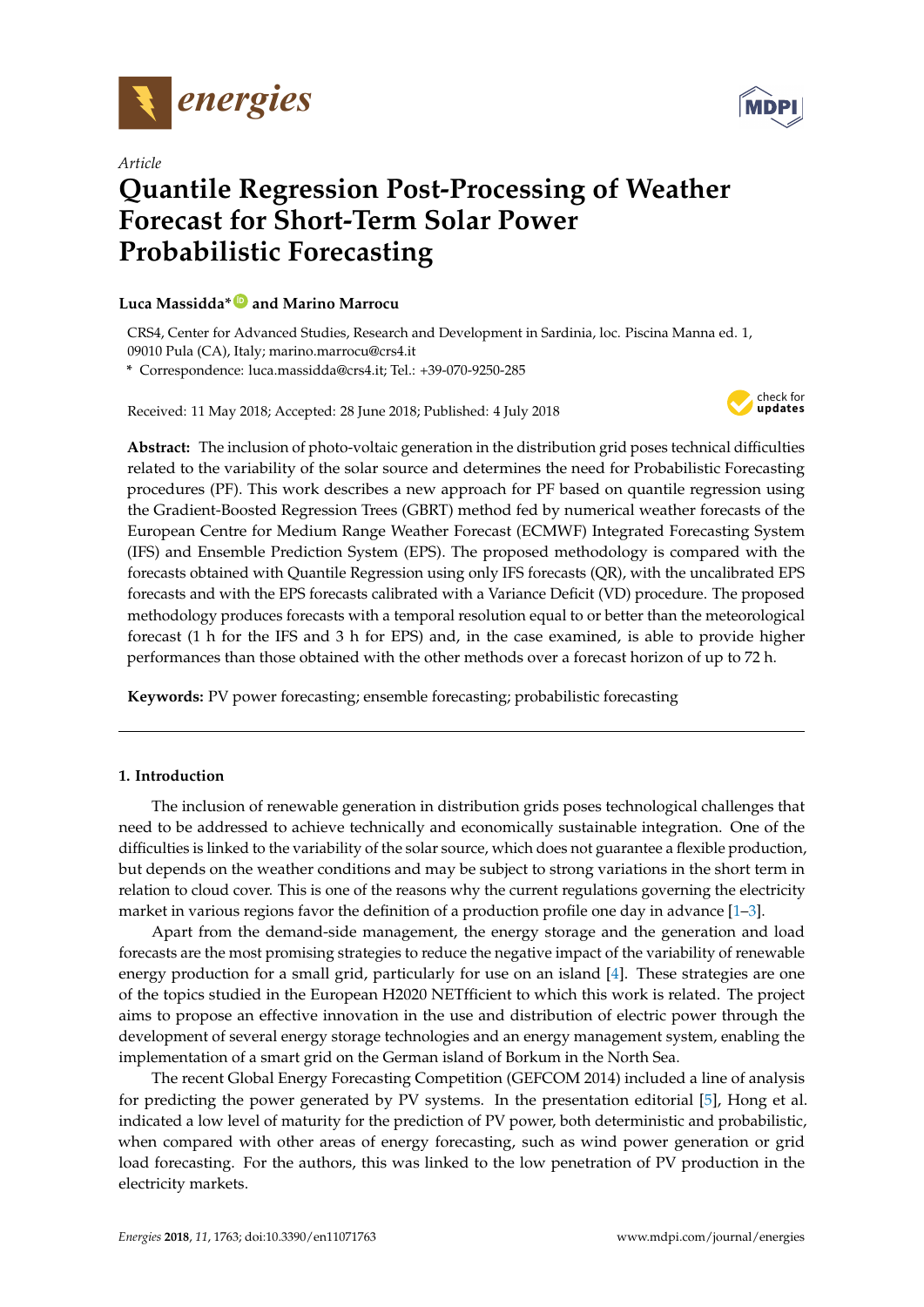The forecast of Photo-Voltaic (PV) production is traditionally deterministic; however, this approach does not provide information that could be very useful for utility managers such as the forecast error margins and the confidence one can have in the forecast [\[6\]](#page-18-4). Instead, a probabilistic forecast, besides indicating the most probable value of the power generated by the system, can estimate a range of plausible values and the probabilities associated with them, and it is useful in all those activities that require risk and uncertainty management, such as for example balancing the loads of a network or buying and selling energy in the market. The literature on the probabilistic forecasting of PV production is less rich than that on wind generation or grid load forecasting. A very recent and accurate review can be found at [\[7\]](#page-18-5).

One of the first works that addressed the prediction of PV energy production with a nonparametric probabilistic approach was written by Bacher et al. [\[8\]](#page-18-6). In their study, the authors used power measurements from 21 PV systems to predict generation up to 36 h in advance with an autoregressive analysis of the historical series and then enriching the method with the exogenous input of meteorological variables obtained from Numerical Weather Predictions (NWP). In the same year, there was the work of Lorenz et al. [\[9\]](#page-18-7), whose objective was to obtain a probabilistic forecast of the production of 11 plants in southern Germany with a time horizon of up to three days, an hourly resolution and using the weather forecasts of the Ensemble Prediction System (EPS) of the European Centre for Medium Range Weather Forecast (ECMWF). Later, Monteiro et al. in [\[10\]](#page-18-8) proposed a model called HISIMIbased on historical similarity. Historical values of power generation are grouped into intervals, and the result of the prediction is the probability that the power produced will fall into each of the selected intervals. Bracale et al. in [\[11\]](#page-18-9) obtained a probability distribution for predicting the power generated from a Bayesian autoregressive model that takes into account the dependence on solar radiation and some weather variables, such as cloud cover and humidity. Most recently, Almeida et al. [\[12\]](#page-18-10) studied the accuracy of the non-parametric probability forecasts using the quantile regression forest methodology for five PV plants in northern Spain. The authors used different variables of the meteorological model and showed the importance of the radiation data and the scarce utility of the increase in the number of variables used in the modeling. Alessandrini et al. in [\[13\]](#page-19-0) proposed a methodology called Analog Ensemble (AnEn) and compared it to the benchmark represented by the Persistence Ensemble (PeEn) and the quantile regression for three PV plants in Italy. AnEn has shown superior performance compared to other methods and has produced a more reliable predictive density. The method uses limited-area weather forecasts for the three plants with an hourly resolution and a 72-h horizon. Huang and Perry forecasted the hourly electricity generation of three PV plants with ECMWF data [\[14\]](#page-19-1). A separate model was created for each hour when the solar radiation was non-zero, using a gradient-boosted regression trees technique. The probabilistic forecast intervals were instead estimated using a k-nearest neighbors regression procedure. Pierro et al. [\[15\]](#page-19-2) created a multi-model forecast ensemble with forecasts of two different weather models, obtaining performances superior to the best among the members of the forecast ensemble. The main reason for this was the ability of the ensemble averaging to reduce the noise of individual predictors. In general, it was also found that the models generated more accurate forecasts using ECMWF data than the Weather Research and Forecasting regional model (WRF). In [\[16\]](#page-19-3), Sperati et al. used the EPS to produce a probabilistic forecast with a horizon of up to 72 h and a resolution of 3 h. The members of the ensemble are processed by a neural network to obtain the forecasts of photo-voltaic production, and these data are then elaborated statistically to correct the under-dispersive characteristics. For this reason, two techniques called Variance Deficit (VD) and Ensemble Model Output Statistics (EMOS) were used, and their performances were compared with the PeEn benchmark previously used by the authors themselves. Rana and Koprinska in [\[17\]](#page-19-4) presented a methodology for the prediction of a range of variability of energy production, obtained through an ensemble of neural networks, but not using the forecast of meteorological models as an input feature. The results for short-term forecasting in comparison with benchmark methodologies are promising. In [\[18\]](#page-19-5), Mohammed and Aung proposed to realize the prediction of the production of three solar farms 24 h in advance, using the deterministic meteorological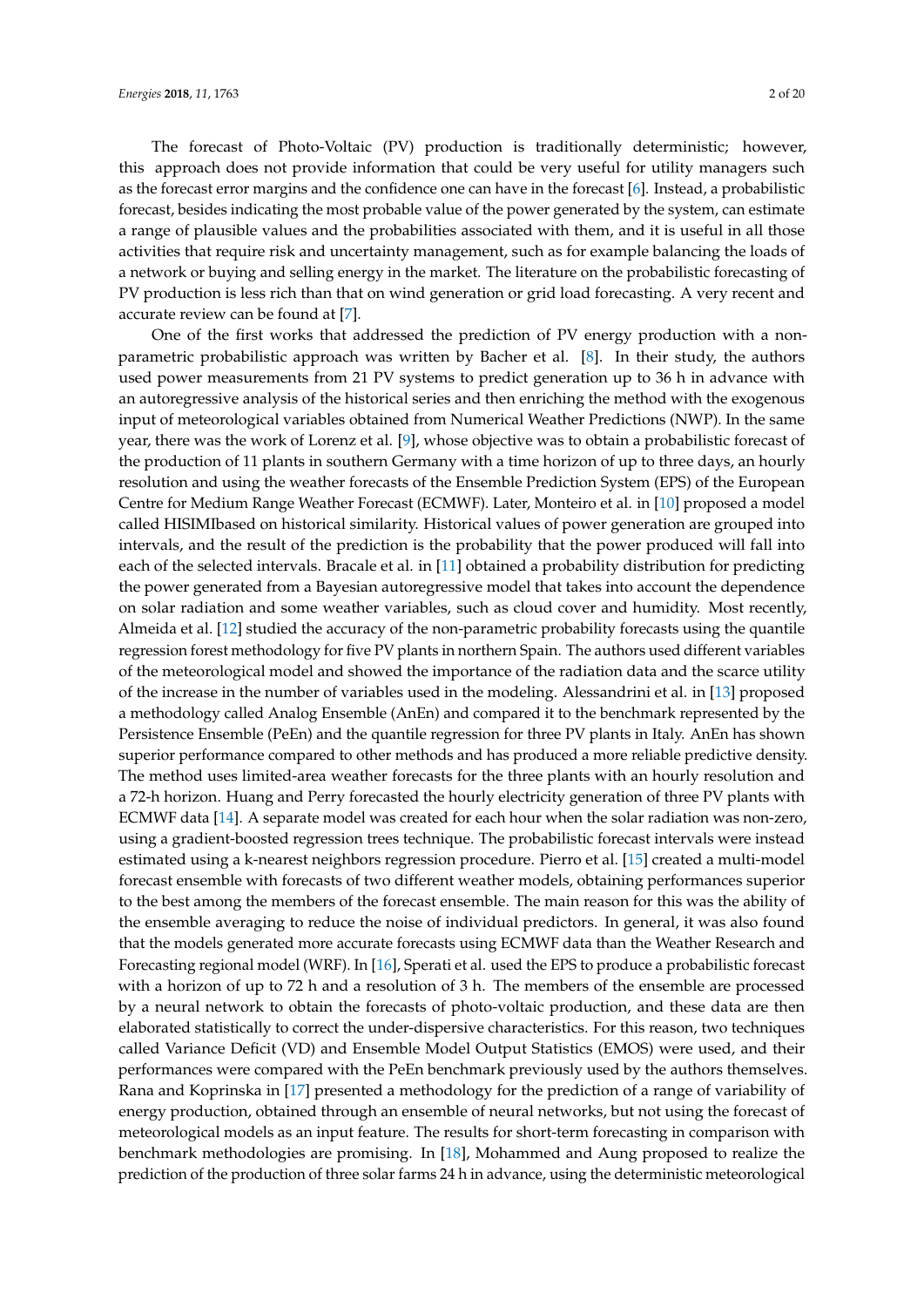forecast of the ECMWF model, with a total of seven different regression methodologies and combining them with three different ensembles of methods. The results showed that the individual methods all offer superior performance to traditional time series analysis techniques and that their evaluation as an ensemble can guarantee even greater accuracy.

Compared to the bibliography, in this article, we propose an innovative methodology to obtain probabilistic forecasts of the energy production of a PV system, with hourly resolution and a forecast horizon of up to 72 h, in which ECMWF ensembles and deterministic forecasts are used together as features for a quantile regression. The single deterministic forecast, necessary to obtain the ensemble members, is obtained by means of a regression model based on the Gradient-Boosted Regression Trees (GBRT) technique and using as input some of the results of the operational forecasts of the IFS ECMWF model [\[19\]](#page-19-6). The technique adopted allows us to obtain forecasts with an equal or higher temporal resolution than that of the meteorological output, through the use of a production index. This is very important in order to exploit the results of the EPS system [\[19\]](#page-19-6), which have a time resolution of 3 h, lower than that of the IFS deterministic model (1 h).

As a benchmark, to assess the effectiveness of the proposed new methodology, probability forecasting is obtained through five different models:

- The Quantile Regression (QR) uses a GBRT methodology and generates an ensemble of forecasts based on the IFS forecasts of the ECMWF model and the plant power output measured previously under similar conditions.
- The Ensemble Prediction System (EPS) uses the results of the EPS weather forecast ensemble of the ECMWF model, processed through the regression model used in deterministic prediction, and no calibration or ensemble post-processing technique.
- The Variance Deficit (VD) applies the variance deficit calibration technique to the results of the EPS model.
- The Quantile Ensemble (QE) still uses the EPS forecasting ensemble and the plant model, but applies a post-processing procedure based on quantile regression with the GBRT methodology to the predictions obtained.
- The Quantile Ensemble Plus (QE+) is similar to the previous one, but uses both the IFS and EPS forecasts of the ECMWF model as features in quantile regression, in order to make the most of the information that can be extracted from both weather models.

The points that the article will highlight as elements that contribute to obtaining a quality forecast, and that for the sake of clarity we list as items, are the following:

- the use of the power index to efficiently forecast solar power generation even with temporally-coarse weather forecasts;
- the effectiveness of the gradient-boosted quantile regression trees for the post-processing of the ensemble of predictions from the EPS;
- the relative importance of the EPS and IFS forecasts of the ECMWF depending on the forecast horizon considered;
- the combined use of the IFS and EPS forecast of ECMWF for an accurate probabilistic and deterministic PV power forecast.

The remainder of the paper is organized as follows. In Section [2,](#page-2-0) the modeling procedure is described. The metrics adopted to measure the accuracy of the deterministic and probabilistic forecast are presented in Section [3.](#page-8-0) The results are presented in Section [4](#page-10-0) and discussed in Section [5,](#page-16-0) finally, in Section [6,](#page-17-0) the conclusions and future directions are drawn.

# <span id="page-2-0"></span>**2. Methods**

The power that can be obtained from a PV system is almost entirely related to the solar radiation incident on the panels. The solar radiation that reaches the upper part of the Earth's atmosphere oscillates around the solar constant  $I_0 = 1360 \text{ Wm}^{-2}$  [\[20\]](#page-19-7), modulated in the path to the Earth's surface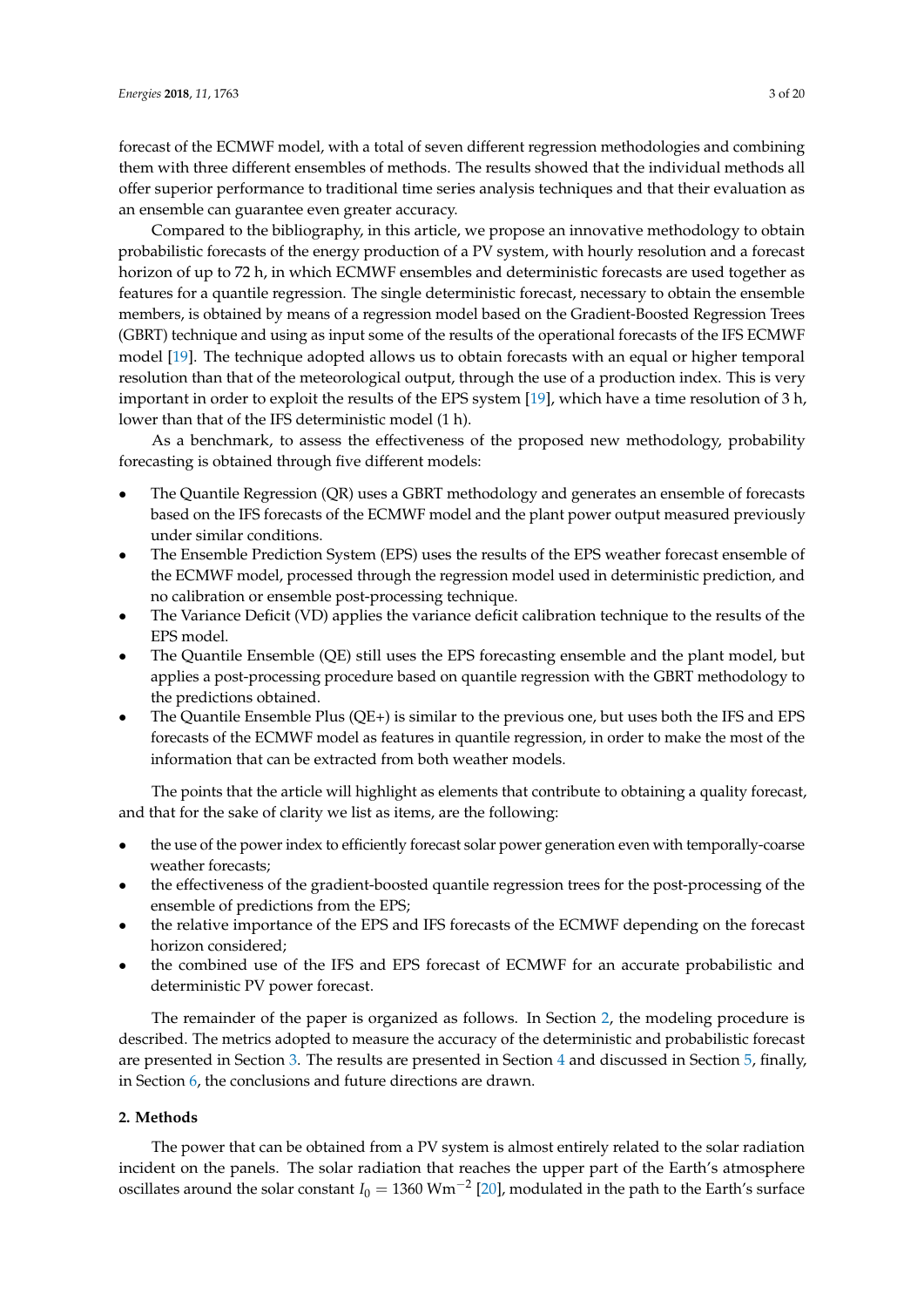due to reflections, absorption and re-emissions from the various layers of the atmosphere. The radiation that finally reaches the Earth's surface is divided into two distinct components, namely direct and diffuse irradiation. The first component, known as Direct Normal Irradiation (DNI), is associated with energy coming directly from the Sun following the direction of its rays; the second component reaches the surface indirectly, derives from the portion of radiation scattered by the atmosphere and appears as diffused from the sky. The ground projection of the scattered radiation is indicated as Diffuse Horizontal Irradiation (DHI). The sum of the direct and diffuse radiation projected to the ground is the Global Horizontal Irradiation (GHI) [\[21\]](#page-19-8).

$$
GHI = DHI + DNI \cdot \cos \theta_Z, \tag{1}
$$

where  $\theta$ *Z* is the solar zenith angle.

Whenever possible for medium-sized power plants, the solar panels are oriented to maximize the energy generated during the year. The radiation that reaches a non-horizontal surface is given by the sum of the projections of the direct and diffuse components of solar radiation, the net of any obstacles and shading. The irradiation on the Plane Of Array (POA) is calculated as [\[22\]](#page-19-9):

<span id="page-3-0"></span>
$$
E_{\rho o a} = E_b + E_g + E_d, \tag{2}
$$

where  $E_b$  denotes the beam component,  $E_g$  denotes the ground-reflected component and  $E_d$  denotes the sky-diffuse component. The beam component of the solar irradiation corresponds to the projection of the DNI on the surface [\[22\]](#page-19-9):

$$
E_b = DNI \cdot \cos AOI,\tag{3}
$$

where AOI denotes the Angle Of Incidence between the Sun's rays and the surface. The sky-diffuse component is calculated from the DHI and the orientation of the panel. Several models are available, the simplest being the isotropic model [\[22\]](#page-19-9):

<span id="page-3-1"></span>
$$
E_d = DHI \cdot (1 + 0.5 \cos \theta_t),\tag{4}
$$

where  $\theta_t$  is the tilt angle of the panel plane.

It may be useful to determine the radiation conditions (DNI, DHI and GHI) in cloud-free conditions, by using the so-called clear sky models [\[21\]](#page-19-8). These models give a theoretical limit to the values of solar radiation for a given place with time variation. Clear sky radiation models are developed using Radiative Transfer Models (RTM) and require knowledge of local weather variables such as ozone and water vapor content in the atmosphere, Linke turbidity and the relative position of the Sun [\[23\]](#page-19-10). A recent comparison of these parametric models [\[24\]](#page-19-11) revealed that even simple models based on standard atmospheric composition, such as ESRA models [\[25\]](#page-19-12) or Ineichen [\[23\]](#page-19-10), can give satisfactory results if accurate meteorological information is not available.

The actual radiation conditions can be compared with the ideal clear sky conditions by using the *k* index, commonly used in the literature and defined as:

<span id="page-3-2"></span>
$$
k = \frac{GHI}{GHI_{cs}}.\tag{5}
$$

A clear sky performance index is also introduced, *kpv*, following [\[8\]](#page-18-6) and as already done in [\[26\]](#page-19-13), defined as the ratio between the power actually developed by a PV system in a given moment and that which the same system would ideally have produced in clear sky conditions:

<span id="page-3-3"></span>
$$
k_{pv} = \frac{p}{p_{cs}}.\tag{6}
$$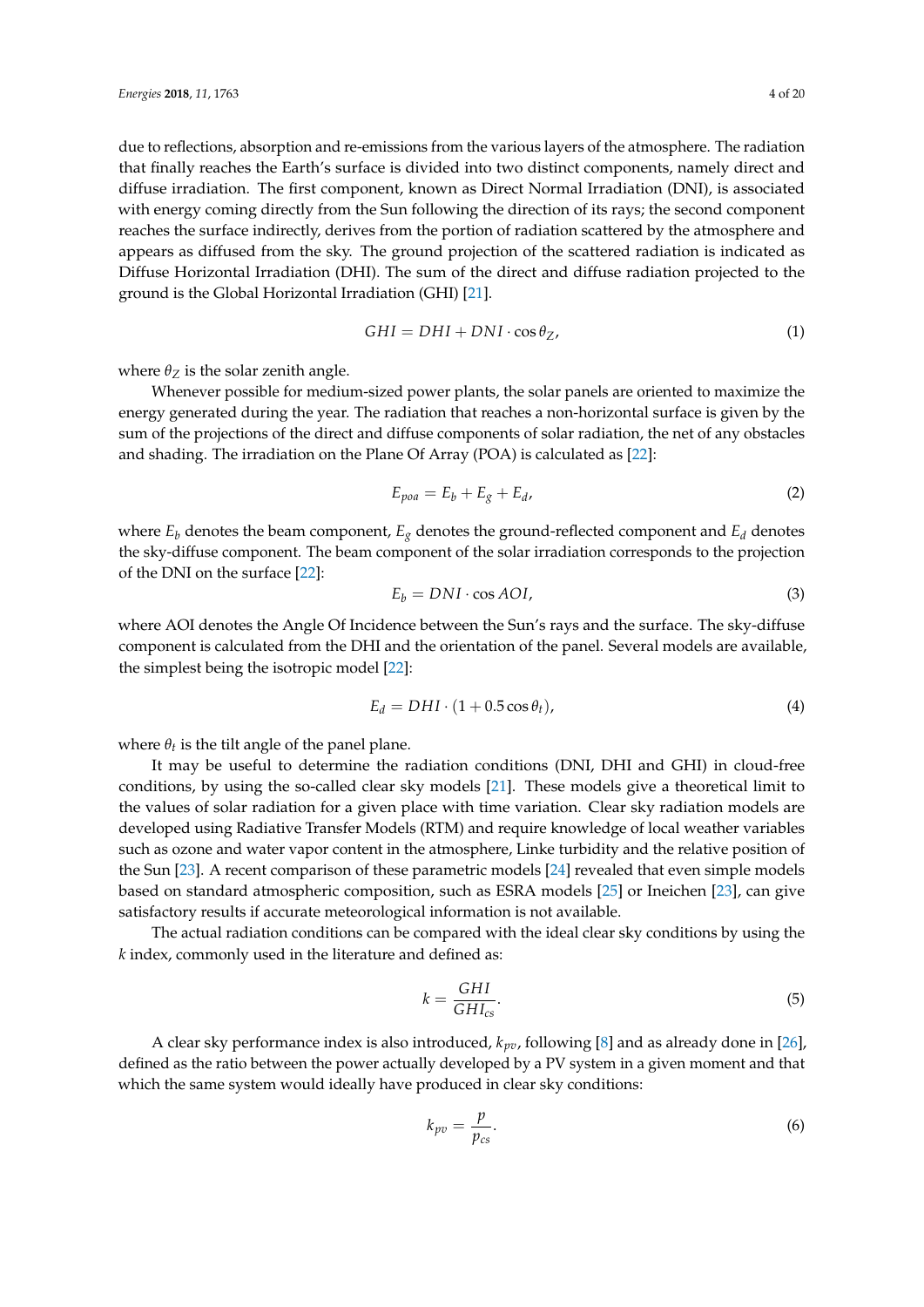The clear sky power is estimated as follows:

$$
p_{cs} = p_{peak} \frac{E_{poa-cs}}{E_0},\tag{7}
$$

where  $p_{peak}$  denotes the peak power of the plant and  $E_0 = 1000 \text{ Wm}^{-2}$  denotes a reference irradiation. *Epoa*−*cs* is calculated with Equations [\(2\)](#page-3-0)–[\(4\)](#page-3-1), in which the values of GHI and DHI are obtained from the clear sky model for the location of the plant.

#### *2.1. Gradient-Boosted Regression Trees*

A data-driven approach was used to predict the power generated by the PV system, fitting a regression model based on the gradient-boosted regression trees technique [\[27\]](#page-19-14) as implemented in [\[28\]](#page-19-15). GBRT is a machine learning technique for regression and classification problems. This is a particularly effective regression technique for datasets with a limited number of samples, unlike recurrent neural networks and has proven effective in predicting PV production; see, for example, [\[14\]](#page-19-1) and [\[18\]](#page-19-5).

Similar to other boosting algorithms, GBRT builds a model as a weighted sum of functions:

$$
F(x) = \sum_{m=1}^{M} \gamma_m h_m(x),
$$
\n(8)

where  $h_m(x)$  are the basis functions, which are usually called weak learners and in this case are decision trees of fixed size. *M* is the number of weak learners used. The model is built gradually in a forward stage-wise fashion:

$$
F_0(x) = \underset{\gamma}{\text{arg min}} \sum_{i=1}^n L(y_i, \gamma), \tag{9}
$$

$$
F_m(x) = F_{m-1}(x) + \gamma_m h_m(x),
$$
\n(10)

where *n* is the number of samples. At each stage, the decision tree  $h_m(x)$  is chosen to minimize the loss *L* given the current model  $F_{m-1}$  and its fit  $F_{m-1}(x_i)$ . The so-called pseudo-residuals  $r_{im}$  are computed:

$$
r_{im} = -\left[\frac{\partial L(y_i, F(x_i))}{\partial F(x_i)}\right]_{F(x) = F_{m-1}(x)} \quad \text{for } i = 1, \dots, n. \tag{11}
$$

and  $h_m(x)$  is fitted using  $r_{im}$  as the target variable.

The weights  $\gamma_m$  are obtained by solving a minimization problem:

$$
\gamma_m = \arg\min_{\gamma} \sum_{i=1}^n L\left(y_i, F_{m-1}(x_i) + \gamma h_m(x_i)\right). \tag{12}
$$

The loss for the deterministic forecast is the square error:

$$
L(y_i, F(x_i) = \frac{1}{2}(y_i - F(x_i))^2.
$$
 (13)

The following expression is used for quantile regression, where  $\alpha$  is the required quantile (a value between 0 and 1):

<span id="page-4-1"></span>
$$
L(y_i, F(x_i), \alpha) = \begin{cases} \alpha(y_i - F(x_i)), & \text{if } y_i \ge F(x_i).\\ (\alpha - 1)(y_i - F(x_i)), & \text{otherwise.} \end{cases}
$$
(14)

### <span id="page-4-0"></span>*2.2. Deterministic Forecasting*

In real cases, it is often necessary to make predictive models starting from a set of data of limited duration, especially in the initial phase of management of a power plant. In our case, we had only one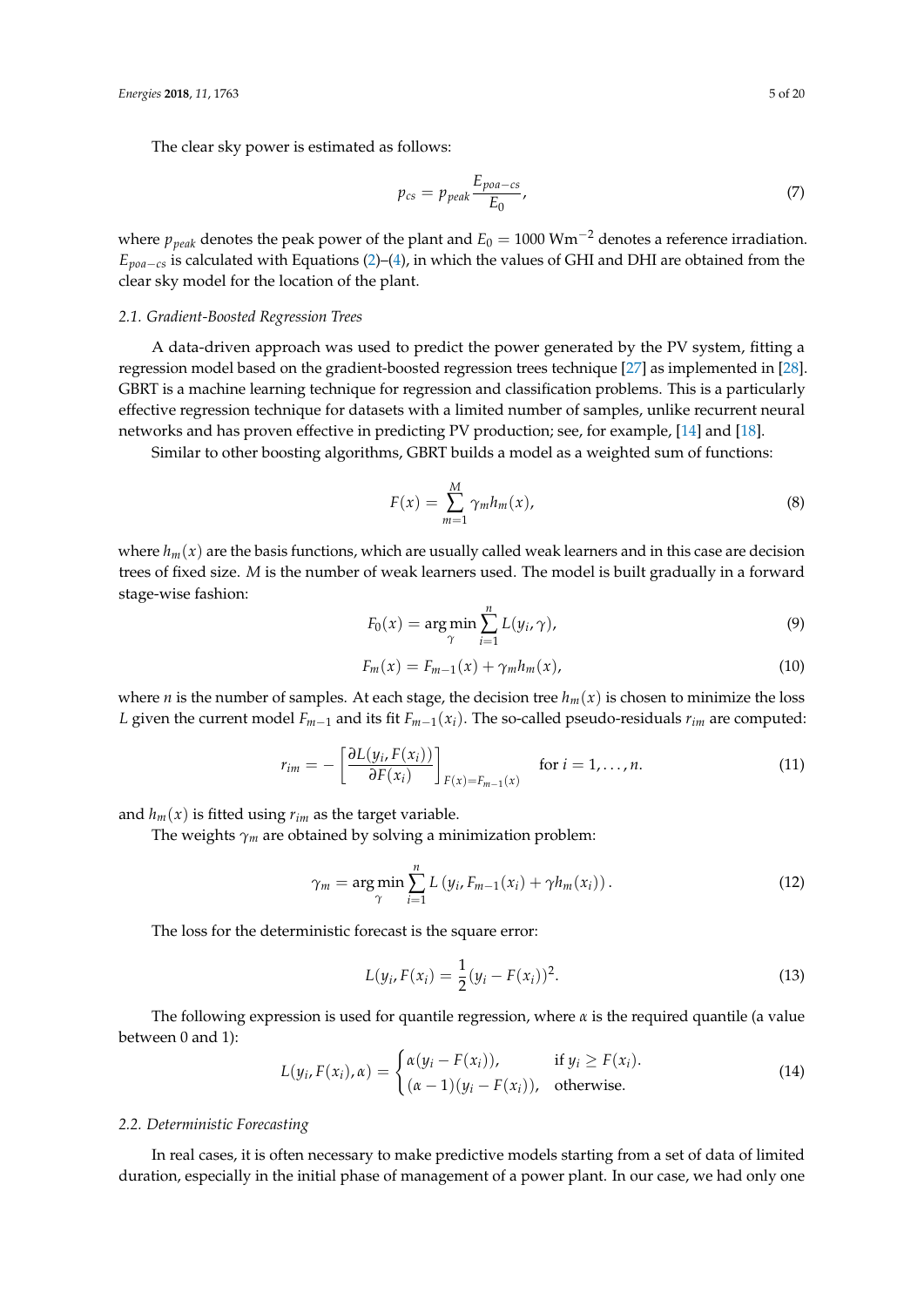year of data and were therefore interested in developing a solution, supported by a limited number of samples, capable of providing both a deterministic forecast and a measure of its uncertainty. In such cases, the use of a large number of features inevitably exposes a regression procedure to the problem of over-fitting, so it was necessary to select the minimum number of features that could be effective in the creation of the model. The result of a systematic research, previous experiences on the same dataset [\[26\]](#page-19-13) and the analysis of physical models for PV systems led us to the adoption of the procedure described below.

The model uses astronomical data (the relative position of the Sun expressed as zenith and azimuth angles) and the output of a weather forecast model, in particular the estimation of GHI, the precipitation and the temperature at 2 m above ground level. GHI is introduced through the *k* index defined in the previous Equation [\(5\)](#page-3-2). The regression is not carried out on the generated power, but on the index *kpv* defined by Equation [\(6\)](#page-3-3). The choice to use the ratios with the reference of the clear sky model allows us to treat more easily the averaged quantities, which constitute the output of the meteorological model, and to obtain forecasts with a temporal resolution that is not affected by that of the meteorological model. The feature used to describe the precipitation forecast is Boolean and states only the possibility of rain.

Therefore, the deterministic model can be used to estimate the performance index  $\hat{k}_{pv}$ :

$$
\hat{k}_{pv} = f(k, tp, T2, zen, az),\tag{15}
$$

where *tp* is the possibility of rain ({0,1}), *T*2 the temperature 2 m above the ground and *zen* and *az* are the zenith and azimuth angles of the Sun. The estimate of the power generated by the system  $\hat{p}$  is then obtained as:

<span id="page-5-0"></span>
$$
\hat{p} = \hat{k}_{pv} p_{cs}.
$$
\n(16)

The model is trained using the ECMWF IFS forecast for the point closest to the installation position with a horizon of up to 24 h, generating a complete time series with hourly frequency. The power index used in the training is calculated from the ratio between the hourly averages of the measured and clear sky power. The deterministic forecast with hourly resolution and forecast horizon up to 72 h is then obtained by applying the model to the output of the IFS.

#### *2.3. Quantile Regression*

The method uses the same regression technique as the one used for the deterministic forecast (GBRT), but with a quantile loss function. Several models of quantile regression are therefore produced, one for each quantile examined. To allow a direct comparison with the methodologies based on the EPS, an ensemble of 51 models is realized corresponding to values of quantiles uniformly distributed in the open range  $q \in (0,1)$ . As in the case of the deterministic prediction, the model allows us to obtain a forecast of the power index  $\hat{k}_{pv}$ , for each of the 51 quantiles; the actual power is then obtained from the product of the power index for the clear sky power *pcs*, as for Equation [\(16\)](#page-5-0). This model is referred to as QR.

#### *2.4. Ensemble Probabilistic Forecasting*

The deterministic model obtained with the GBRT regressors trained on the IFS data and measured power is applied to obtain a probabilistic prediction of the power produced through the processing of the output of the EPS. EPS is based on singular vector perturbation of the initial conditions of the atmospheric model and on stochastic perturbations of some parameters of the physical parameterization of the meteorological model. EPS then simulates the evolution of 50 different equiprobable scenarios for each atmospheric variable of interest plus that for an undisturbed forecast (i.e., the Control Forecast: CF). The 50 members of EPS and the CF are then used to obtain a set of 51 forecasts of the generated power. The meteorological data have a resolution of 3 h, and the GHI, precipitation and soil temperature data are representative of the average value of that quantity in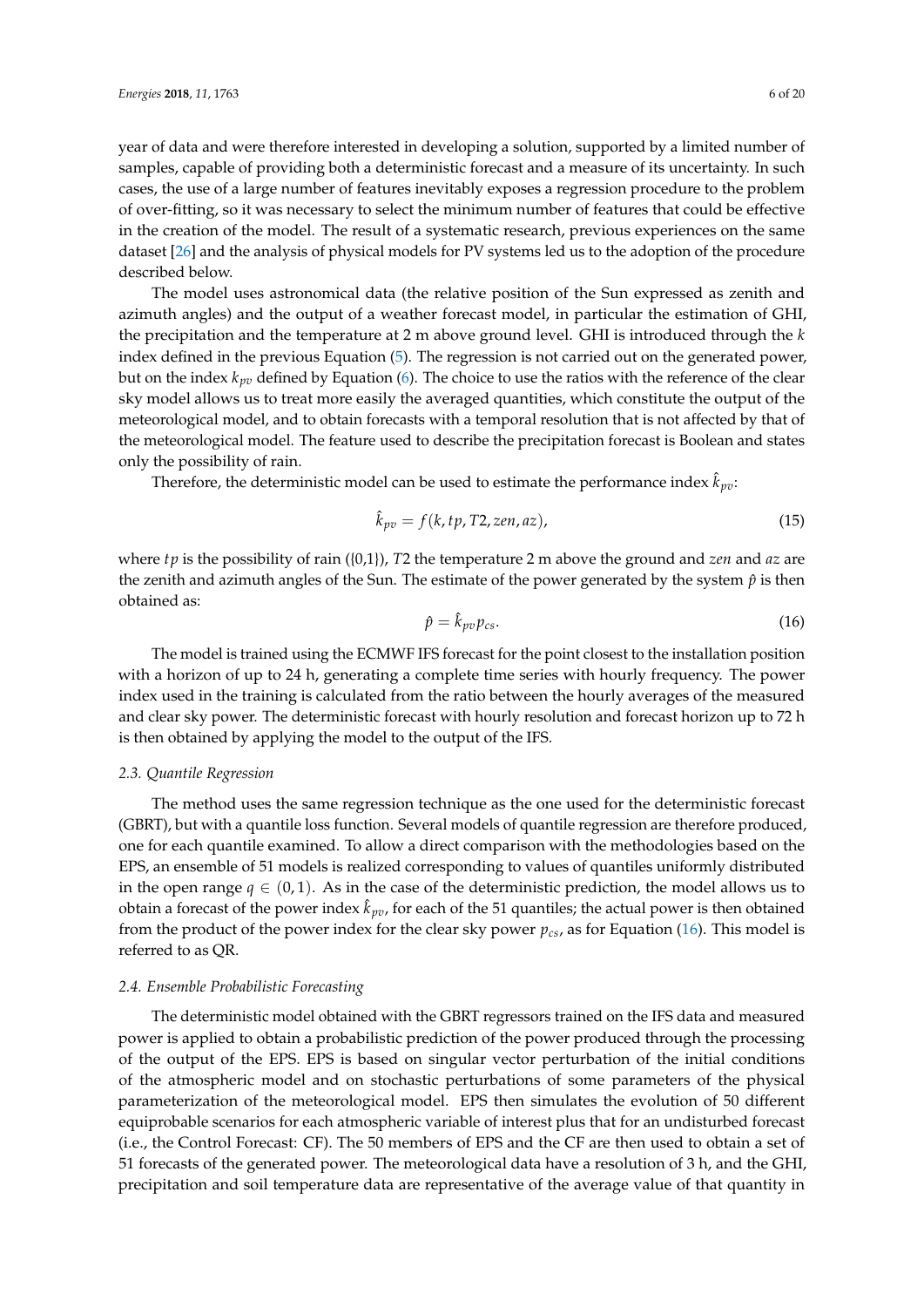the 3-h time interval. The GHI is inserted in the model as a ratio of *k* with respect to the average GHI value evaluated in clear sky conditions. The values of the index *k*, the average precipitation *tp* and the average temperature *T*2 are assumed constant in the range of 3 h and re-sampled to obtain a forecast with hourly resolution. These new time series can be inserted into the model together with the astronomical data, always with hourly resolution, to obtain a forecast of the performance index and, finally, with Equation [\(16\)](#page-5-0), a set of 51 forecasts for the power produced. The model is referred to as EPS in the following paragraphs.

### <span id="page-6-2"></span>*2.5. VD Calibration*

The ensemble obtained with the EPS method must be subject to a calibration procedure with the aim of making the average spread of the ensemble as similar as possible to the standard deviation of the observations. A calibration procedure known as variance deficit can be applied for this purpose. A first transformation allows us to change the range of variation from  $[p_{min}, p_{max}]$  to  $(0, 1)$ :

<span id="page-6-0"></span>
$$
x = \frac{p - p_{min}}{p_{max} - p_{min}}.\tag{17}
$$

Each of the 51 power forecasts is then transformed by a Generalized Logit (GL) transformation [\[29\]](#page-19-16).

<span id="page-6-1"></span>
$$
y = \ln\left(\frac{x^{\nu}}{1 - x^{\nu}}\right) \qquad \nu > 0,
$$
\n(18)

where the shape parameter  $\nu$  influences the evolution of variance and skewness of these distributions as a function of their mean. The values of the forecast ensemble obtained with the EPS model are altered linearly with a constant coefficient of proportionality for each moment and keeping the average unchanged:

$$
\hat{y}'_i = \hat{y}_m + \alpha(\hat{y}_i - \hat{y}_m),\tag{19}
$$

where  $\hat{y}_m = \frac{1}{51} \sum_{i=1}^{51} \hat{y}$  is the ensemble mean. The *α* coefficient is calculated as:

$$
\alpha = \frac{\sqrt{\frac{1}{N} \sum_{j=1}^{N} (\hat{y}_m(t_j) - y(t_j))^2}}{\frac{1}{N} \sum_{j=1}^{N} \sigma(t_j)},
$$
\n(20)

where  $y(t_i)$  is the transformation using Equations [\(17\)](#page-6-0) and [\(18\)](#page-6-1) of the measured power and  $\sigma(t_j) = \sqrt{1/51\sum_{i=1}^{51}(\hat{y}_i(t_j)-\hat{y}_m(t_j))^2}$  is the standard deviation of the ensemble at the time  $t_j$ .

At the end of the calibration process, the ensemble of power forecasts is obtained by applying the inverse transformations of [\(18\)](#page-6-1) and [\(17\)](#page-6-0). The model and its results are referred to as VD below.

## *2.6. Quantile Ensemble*

A procedure is proposed for the construction of an ensemble of the powers generated, on the basis of the results of the EPS model and the deterministic regression model. The procedure is based on the construction of a quantile regression using gradient-boosted regression trees on the results of the application of the deterministic regression model to the forecast ensemble of the EPS model, similarly to what has been proposed in the meteorological context by Taillardat [\[30\]](#page-19-17).

A first version of the procedure, indicated as QE in the following, may be divided into the following steps:

- 1. The deterministic model is applied to the ECMWF EPS forecasts, generating an ensemble of 51 power forecasts for the plant
- 2. For each time step, 9 quantiles [0.1, 0.2, . . . , 0.9] are used to describe the distribution of the ensemble and constitute a set of new features.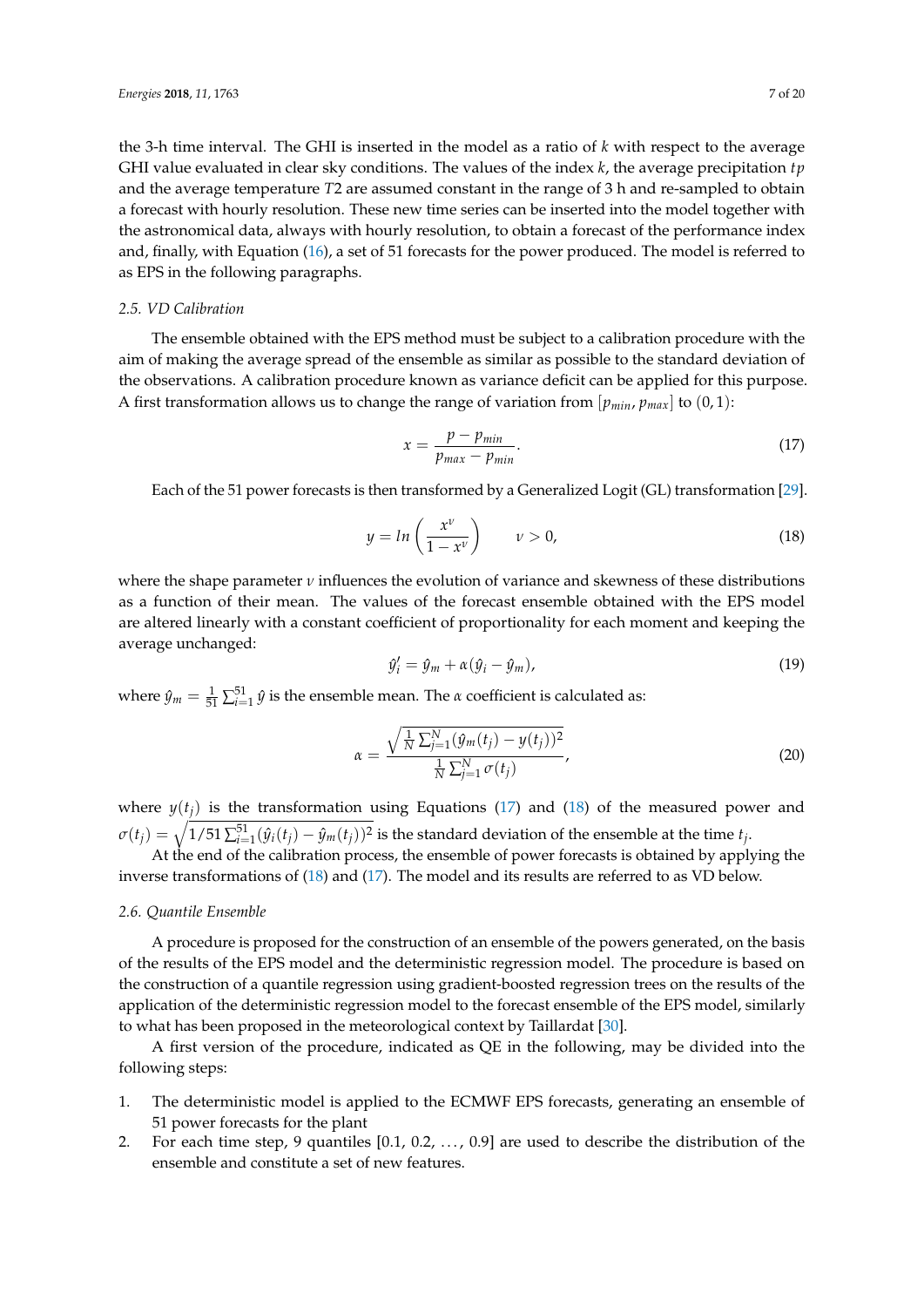3. Fifty one GBRT quantile regressors are trained, choosing the quantile of the target function, in the quantile range  $[1/52, 2/52, ..., 51/52]$ , using as input features the 9 quantiles with which the distribution of power forecasts for the training period is represented and, as the training variable, the power actually measured.

The result of the model in turn constitutes an ensemble of forecasts, with 51 members representing the quantiles of the power distribution forecast, the number of members being chosen equal to that of the EPS and VD models to ease the comparison. In order to formulate the predictions, the forecast ensemble required information on the representative model of the generating plant, the results of the EPS model and historical data on the power distribution for given weather conditions. The use of quantiles to represent the distribution of the members of the ensemble as features of the regressor implies that this can be considered more of a post-processing than a calibration methodology, as it loses some of the information related to the spatial-temporal structure of the members. The model and its results are referred to as QE below.

#### <span id="page-7-0"></span>*2.7. Quantile Ensemble Plus*

The procedure described previously is refined, using the deterministic forecast obtained from the results of the high resolution IFS model as an input feature, in addition to the 9 quantiles descriptive of the EPS forecast, for a total of 10 features. The quantile regression follows the same procedure as described above and leads to the creation of an ensemble of forecasts of 51 members. This ensemble includes information about the distribution of the powers measured in the training set for certain weather conditions, the descriptive model of the system, EPS forecasts and high-resolution IFS forecasts. The model is referred to as QE+ below.

#### *2.8. Implementation*

The procedures described were implemented using only public domain tools. The code is written entirely in Python, using the pandas libraries [\[31\]](#page-19-18), pvlib [\[32\]](#page-19-19) for the clear sky model and for Sun positioning and scikit-learn [\[28\]](#page-19-15) for machine learning tools. All libraries have been used in the latest revision available at the time of writing. The procedure requires a standard desktop computer for its execution with overall calculation times lower than an hour in the learning phase for model selection and fitting and almost instantaneous in that of prediction. In order to improve the comprehension of the QE and QE+ procedure, a detailed flowchart describing the algorithm is shown in Figure [1.](#page-8-1)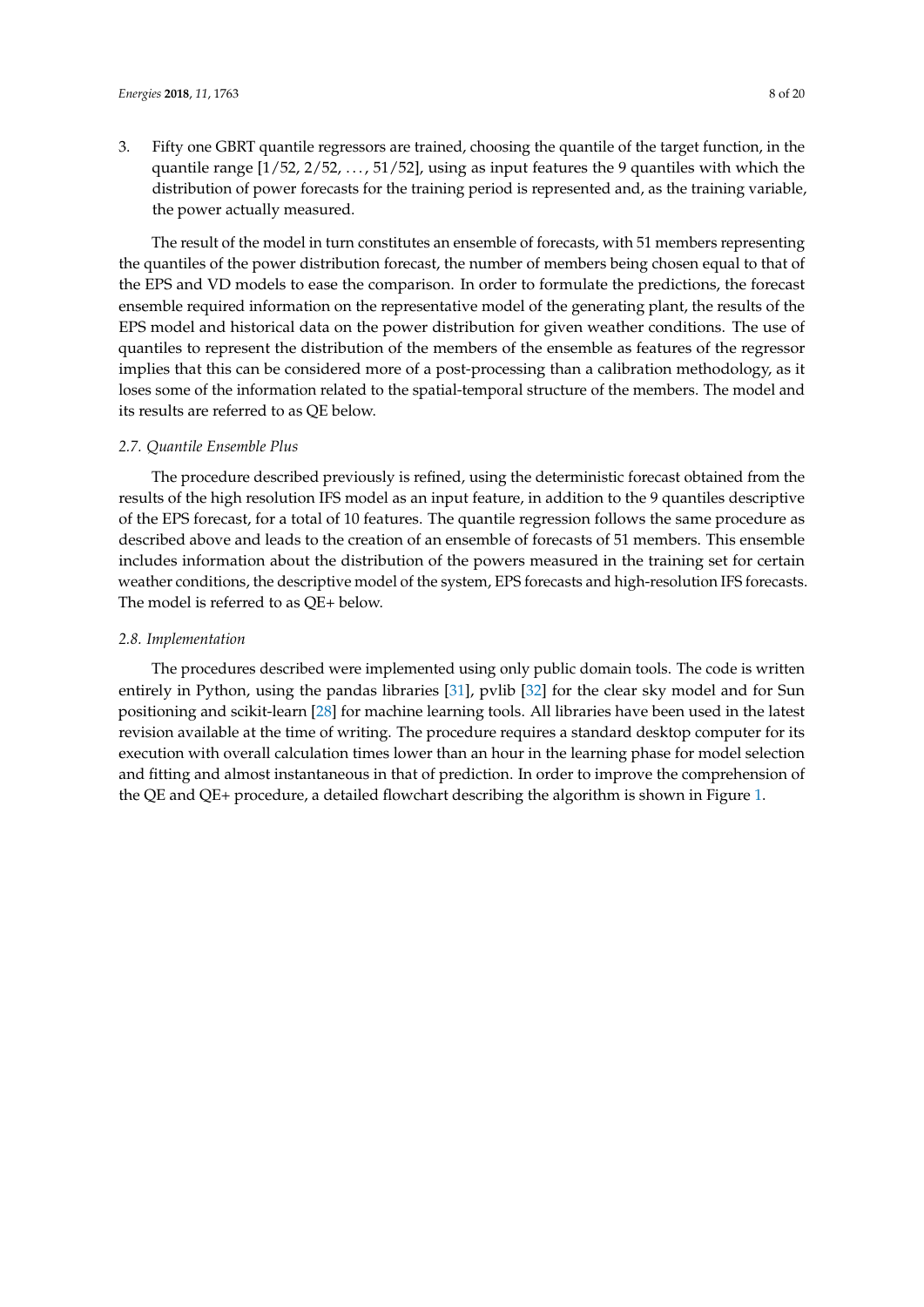<span id="page-8-1"></span>

**Figure 1.** Flowchart showing the steps required to realize the QE and QE+ forecast starting from the EPS and IFS power forecasts.

### <span id="page-8-0"></span>**3. Forecast Verification**

Some well-known accuracy metrics will be used in the following to assess the quality of the deterministic forecast. Specifically, the Mean Error (ME), the Mean Absolute Error (MAE) and the Root Mean Square Error (RMSE). The same indicators will also be calculated relative to the PV plant peak power *ppeak* and are called normalized Mean Error (nME), normalized Mean Absolute Error (nMAE) and normalized Root Mean Square Error (nRMSE):

$$
ME = \frac{1}{N} \sum_{i=1}^{N} (p(t_i) - \hat{p}(t_i)),
$$
  
\n
$$
MAE = \frac{1}{N} \sum_{i=1}^{N} |p(t_i) - \hat{p}(t_i)|,
$$
  
\n
$$
RMSE = \sqrt{\frac{1}{N} \sum_{i=1}^{N} (p(t_i) - \hat{p}(t_i))^2},
$$
  
\n
$$
nME = \frac{ME}{p_{peak}} \times 100, \qquad nMAE = \frac{MAE}{p_{peak}} \times 100, \qquad nRMSE = \frac{RMSE}{p_{peak}} \times 100,
$$
\n(22)

where  $p(t_i)$  is the actual power,  $\hat{p}(t_i)$  is the estimated power at time  $t_i$  and N is the number of observations. Finally, the quality of correlation between two variables will be measured by the coefficient of determination ( $R^2$ ), where  $\bar{p}$  is the mean value of the actual power:

$$
R^{2} = 1 - \frac{\sum_{i=1}^{N} (p(t_{i}) - \hat{p}(t_{i}))^{2}}{\sum_{i=1}^{N} (p(t_{i}) - \bar{p})^{2}}.
$$
\n(23)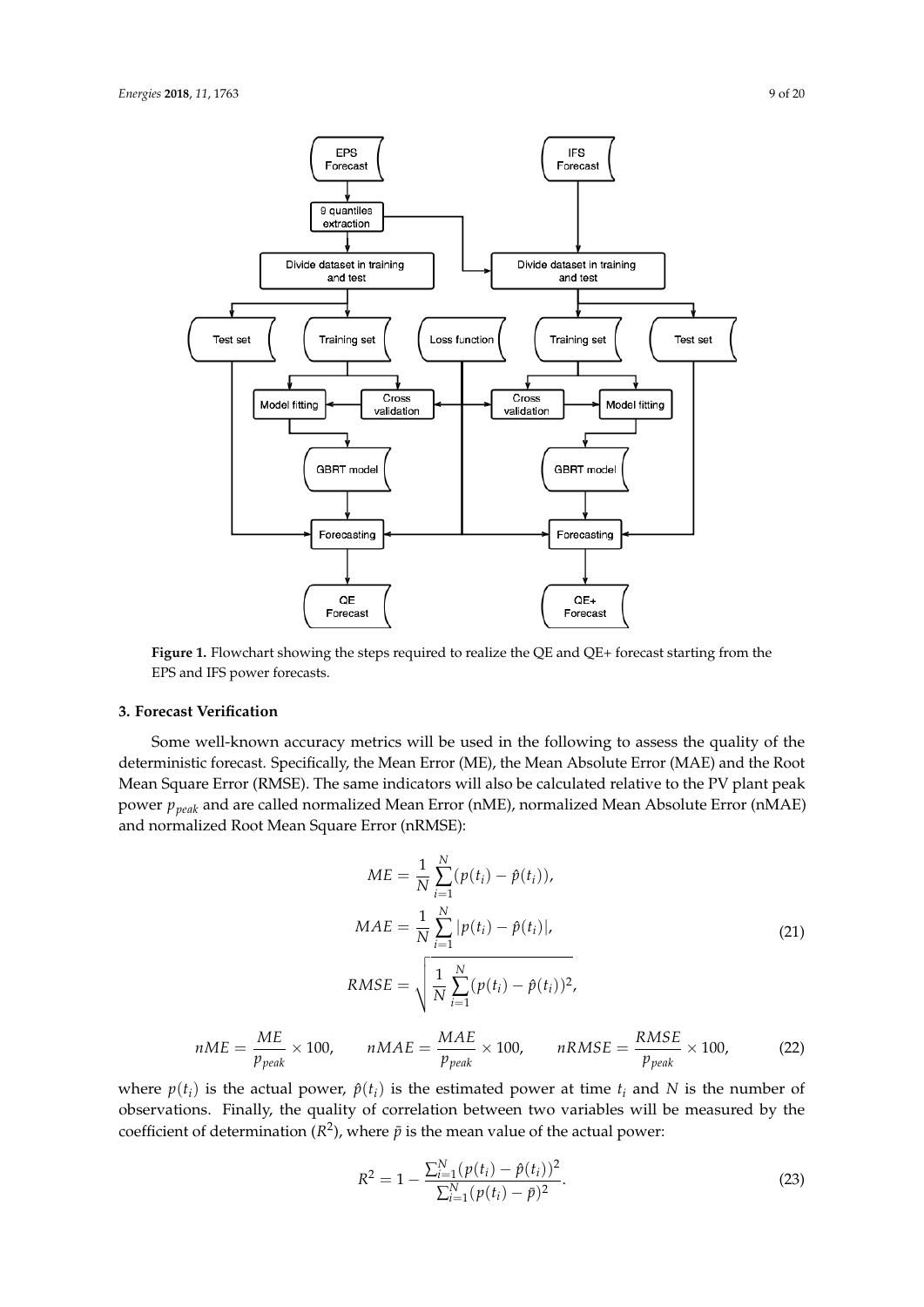Skill scores are widely used in assessing the performance of weather forecasting methods. They are defined as a measure of the relative improvement of a forecasting method over a reference. A commonly-used reference is the persistence forecast, the simplest method to predict the production of a PV plant that predicts that the production on a given day will be the same as on the previous day for a lead time of 24 h. Using the RMSE as a measure of accuracy, the Skill Score (SS) is defined as [\[33\]](#page-19-20):

$$
SS = 1 - \frac{RMSE_f}{RMSE_p},\tag{24}
$$

where  $RMSE_f$  and  $RMSE_p$  are the root mean square error of the forecast method and of the persistence, respectively. The higher the skill score, the better.

For the probabilistic forecast, apart from the deterministic indicators that will be calculated relative to the ensemble median, the quality of some probabilistic forecasting aspects will be evaluated by using a set of specific indicators, a detailed discussion of which can be found in [\[34\]](#page-19-21).

A measure of how the ensemble spread consistently represents the uncertainty of the observations can be obtained through the rank histogram. This chart shows the frequency of observations for each forecast probability class. If the probability distribution of the forecast reproduces on average the probability distribution of the observations, then this diagram should be flat, indicating that each member of the ensemble is equally probable. The ensemble spread can be modified adaptively using an appropriate calibration procedure that makes the ensemble and observation variability, with respect to the ensemble mean, statistically indistinguishable. This procedure, called ensemble calibration, improves the rank histogram features without substantially altering the other indicators (see Section [2.5\)](#page-6-2).

Another measure is given by the Receiver Operating Characteristic curve, i.e., ROC curve. It is a graphical plot that illustrates the diagnostic ability of a binary classifier system as its discrimination threshold is varied. The ROC curve is obtained by plotting the true positive rate vs. the false positive rate, using increasing probability thresholds. In addition to the diagram, the measure of the Area Under the ROC Curve (AUC) will be utilized as a global score, which in the ideal case should be 1.

Another measure of the performance of a binary classifier is the Brier Score (BS):

$$
BS = \frac{1}{N} \sum_{i=1}^{N} (\hat{P}(t_i) - P(t_i))^2,
$$
\n(25)

where *P* and  $\hat{P}$  are the probabilities that the observed and predicted power would exceed a fixed threshold. Clearly, *P* can only assume values of 1 or 0, as well as  $\hat{P}$  in the case of deterministic forecasts. Instead, for the ensemble forecast,  $\hat{P}$  will assume a value expressed by a rational number between 0 and 1. The number of probability classes will be in that case fixed by the number of members of the ensemble.

The Brier score can be decomposed into 3 additive components: uncertainty, reliability and resolution [\[35\]](#page-19-22).

$$
BS = REL - RES + UNC = \frac{1}{N} \sum_{k=1}^{K} n_k (\hat{P}_k - \bar{P}_k)^2 - \frac{1}{N} \sum_{k=1}^{K} n_k (\bar{P}_k - \bar{P})^2 + \bar{P}(1 - \bar{P}),
$$
(26)

where *K* is the number of discrete values of the probability  $\hat{P}_k$ ,  $\bar{P}$  the observed climatological base rate for the event to occur,  $n_k$  the number of forecasts with the same probability value and  $\bar{P}_k$  the observed frequency.

$$
N = \sum_{k=1}^{K} n_k, \quad \bar{P}_k = \frac{1}{n_k} \sum_{t_i \in T_k} P(t_i), \quad T_k = \{t_i \mid \hat{P}(t_i) = \hat{P}_k\}, \quad \text{and} \quad \bar{P} = \frac{1}{N} \sum_{i=1}^{N} P(t_i) = \frac{1}{N} \sum_{k=1}^{K} n_k \bar{P}_k.
$$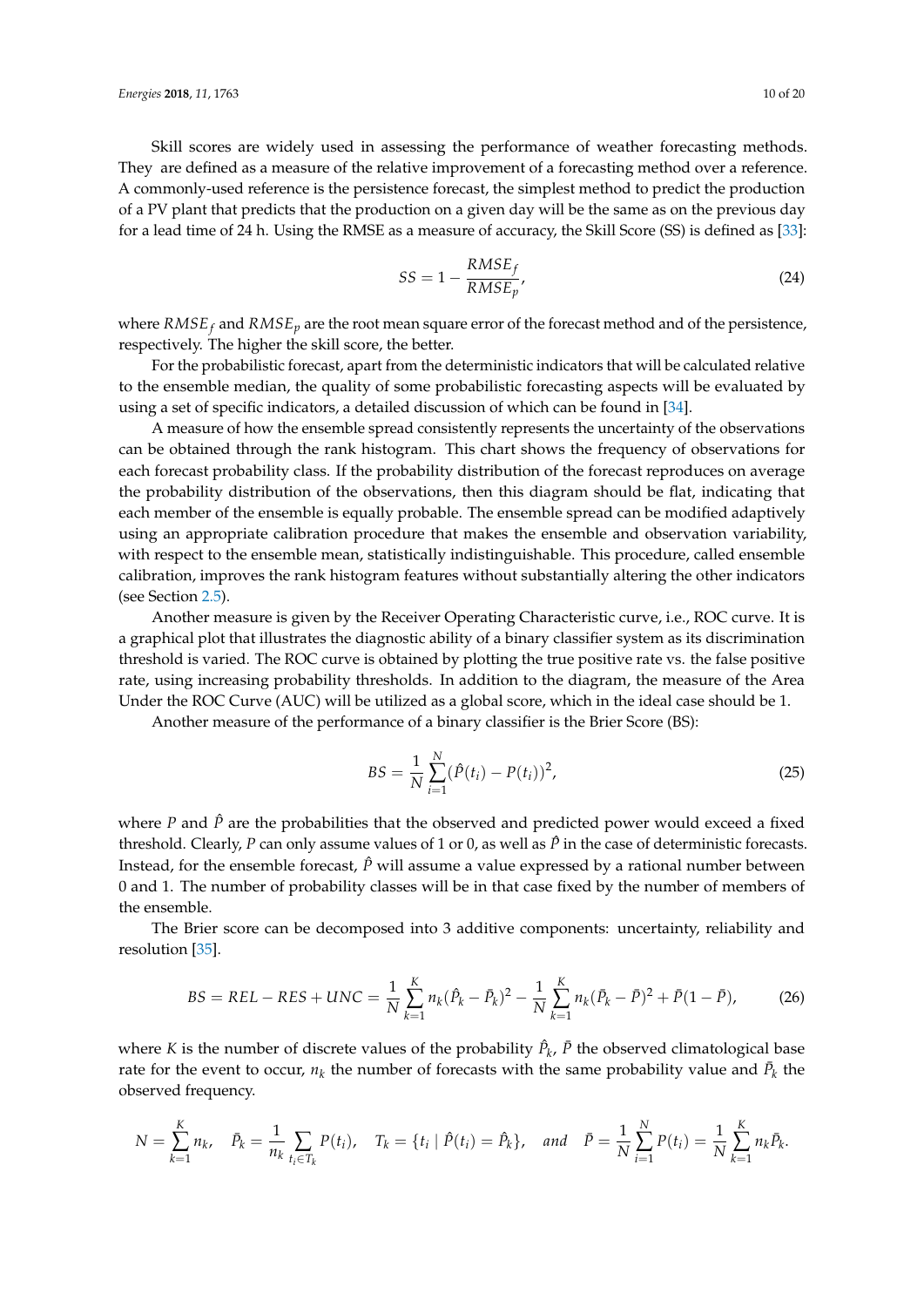In the BS decomposition, the uncertainty term measures the variability in the observations (i.e., the difficulty of the forecast situations). The reliability term measures how well the conditional relative frequency of events matches the forecast. It is a measure of the calibration: if the reliability is 0, the forecast is perfectly calibrated. The resolution term measures how well the forecasts distinguish situations with different frequencies of occurrence; the higher this term is, the better.

An indicator, as the BS, based on a single number once a threshold has been set, provides an immediate, but incomplete indication of the forecast quality. The Continuous Ranked Probability Score (CRPS) may be calculated for continuous quantities. CRPS is the equivalent of the BS, integrated over all possible thresholds, and is given by:

$$
CRPS = \frac{1}{N} \sum_{i=1}^{N} \int_{-\infty}^{\infty} (F_i(x) - \hat{F}_i(x))^2 dx,
$$
 (27)

where  $F_i(x)$  is the Cumulative Distribution Function (CDF) of the probabilistic forecast for the *i*-th value, while  $\hat{F}_i(x)$  is the CDF of the observations. Note that the CPRS coincides with the MAE for a deterministic forecast [\[36\]](#page-19-23). Small values of CRPS indicate good performances.

## <span id="page-10-0"></span>**4. Results**

The forecast procedure was tested on a medium-sized PV plant located on the German island of Borkum, oriented south, with a tilt angle of 38 deg and an approximate peak power of 1.3 MW. The data of the power produced by the plant were available for the year 2014 as a complete time series with a time interval of 15 min; see Table [1.](#page-10-1)

**Table 1.** PV power output of the plant with 15-min resolution for 2014.

<span id="page-10-1"></span>

|                     | Jan–Feb | Mar-Apr | May–Jun | Jul–Aug | Sep–Oct | Nov-Dec | Total  |
|---------------------|---------|---------|---------|---------|---------|---------|--------|
| Samples (-)         | 5664    | 5856    | 5856    | 5952    | 5856    | 5856    | 35,040 |
| mean value (kW)     | 68.4    | 204.2   | 261.6   | 276.5   | 150.3   | 49.1    | 169.2  |
| std. deviation (kW) | 161.8   | 309.1   | 344.0   | 361.3   | 262.2   | 128.2   | 289.9  |
| max value (kW)      | 957.4   | 1187.9  | 1326.0  | 1276.2  | 1111.5  | 824.0   | 1326.0 |

The weather forecasts of radiation, total precipitation and temperature 2 m above ground are provided by the IFS and EPS ECMWF operational models [\[19\]](#page-19-6). For the year examined, the IFS model was the TL1279L137 (horizontal resolution equivalent to an average of 9 km with 137 vertical levels). The EPS model is based on an ensemble of 50 forecast starting from perturbed initial conditions, in addition to the CF obtained from the unperturbed initial condition. The model used for EPS is the T639 (equivalent to an average horizontal resolution of 18 km).

The data were collected from the ECMWF MARS archive for 00 UTC analysis and forecast time up to 72 h with a prediction interval of 1 h for the IFS forecast and 3 h for the EPS.

The deterministic model of the plant is obtained through the gradient-boosted regression trees technique, using as features the GHI's clear sky index *k*, the precipitation (expressed as binary variable), the air temperature at 2 m above ground and the angles of the zenith and azimuth of the apparent position of the Sun. The model is trained on the performance index *kpv*, that is the ratio between the measured power and the power that the system would theoretically have developed in clear sky conditions. The forecast of the output power is obtained from the product of the power index forecast for the clear sky power.

Starting from the measured power data, a time series is obtained for the average power with an hourly rate, therefore equal to that of the weather forecasts of the IFS model. The deterministic model is trained using the IFS's forecast with a horizon of up to 24 h assuming that it is the closest to real conditions. In the forecasting phase, the model is then applied for forecasts up to 72 h as three separate forecasts for each of the days of the forecasting horizon.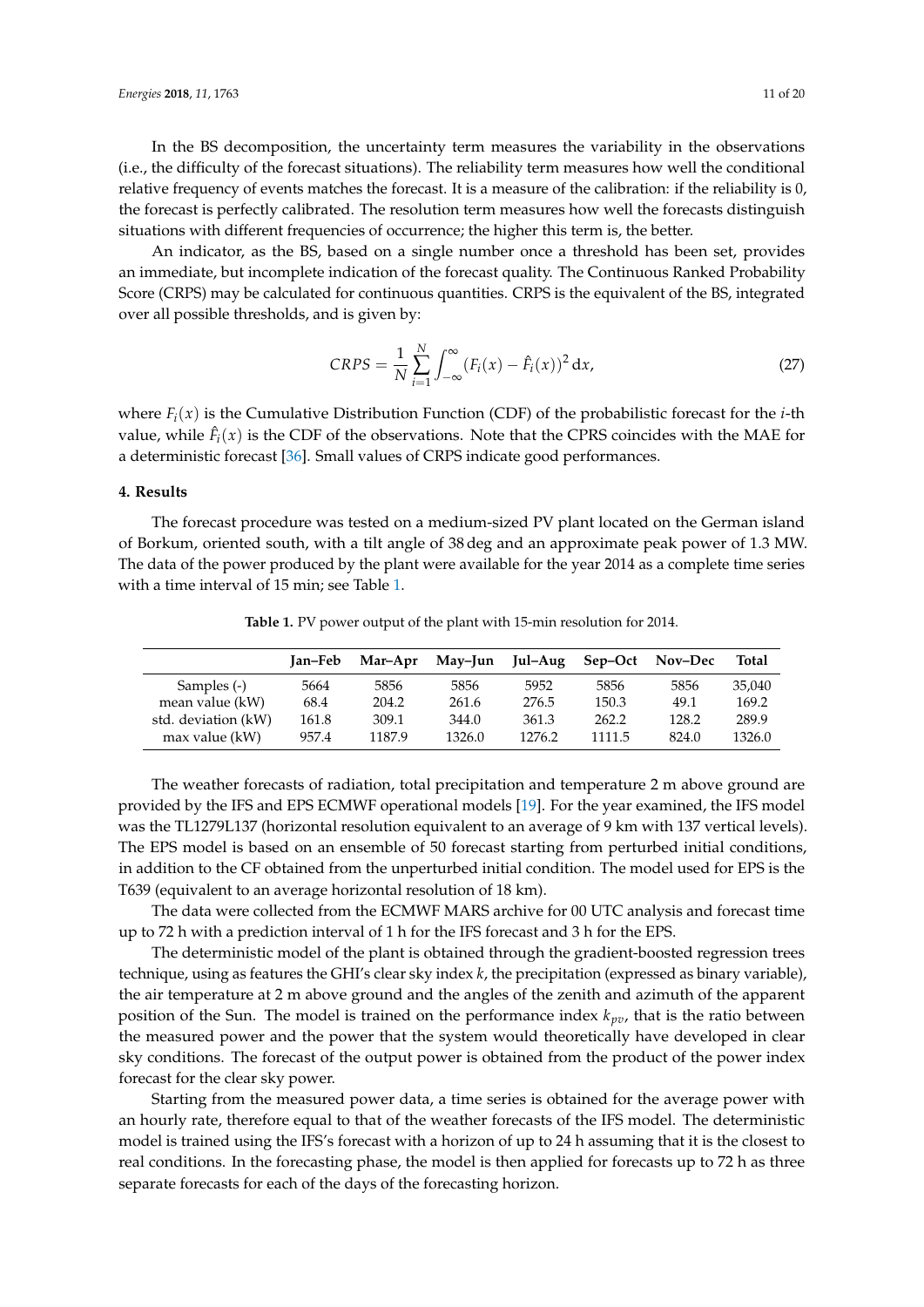The input data are divided into training and test sets, considering the first 10 days of each month for the latter, and using the remaining part of the year for model training. The choice of the model parameters is realized through a cross-validation procedure with a grid search algorithm. The parameters of the model on which the search is conducted are shown in Table [2,](#page-11-0) which also shows the values that were optimal for the regressors used for the deterministic model and for the QE and QE+ procedures. Three-fold cross-validation is used, in which the training set is randomly partitioned into three equally-sized subsets. A single subset is retained as the validation data for testing the model, and the remaining data are used for the training. The process is repeated for each of the three subsets, and the results are averaged to produce a single estimation. The relative feature importances for the deterministic model are listed in Table [3.](#page-11-1)

<span id="page-11-0"></span>

| Parameter                         |                  | Search Values Deterministic | <b>OE</b> | OE+  |
|-----------------------------------|------------------|-----------------------------|-----------|------|
| learning rate                     | 0.05, 0.02, 0.01 | 0.05                        | 0.05      | 0.01 |
| maximum depth of trees            | 3, 4, 5          | 3                           |           | -3   |
| minimum number of samples in leaf | 3.5.7            |                             |           | 5    |
| number of estimators              | 100, 200, 500    | 100                         | 200       | 500  |

**Table 2.** Algorithm parameters tuned with grid search and 3-fold cross-validation.

<span id="page-11-1"></span>**Table 3.** Feature importance as the relative occurrence of the feature in the GBRT regression trees for the prediction of *kpv*.

| Feature         | Relative Importance |
|-----------------|---------------------|
| k               | 56.9%               |
| Precipitation   | $3.9\%$             |
| Temperature 2 m | 11.3%               |
| Zenith          | $9.5\%$             |
| Azimuth         | $18.4 \%$           |

The same regression technique, the same breakdown in training and test sets and the choice of parameters via cross-validation and grid search are also used for the 51 models of the quantile regression and for the ensemble post-processing in the QE and QE+ models.

Table [4](#page-11-2) reports the errors for the forecast of the deterministic model for the three forecast days. The errors are relative only to the instants in which the zenith angle of the Sun is less than 90◦ and there can therefore be power generation. The bias remains minimal for the three days, while the MAE and RMSE values inevitably increase with the forecast horizon time, due to the increased uncertainty of the IFS forecast.

**Table 4.** Error measures for the deterministic forecast based on the IFS model.

<span id="page-11-2"></span>

| Forecast (h) | $R2$ (-) | ME (kW) | MAE (kW) | RMSE (kW) | $nMAE$ (%) | nRMSE (%) | SS(%) |
|--------------|----------|---------|----------|-----------|------------|-----------|-------|
| $0 - 24$     | 0.785    | $-3.3$  | 93.3     | 146.4     | 7.18       | 11.26     | 43.61 |
| 24–48        | 0.687    | 6.9     | 114.3    | 176.5     | 8.80       | 13.57     | 35.62 |
| 48-72        | 0.636    | 7.5     | 124.8    | 190.4     | 9.60       | 14.65     | 27.78 |

The results obtained using the five probabilistic forecast methods (QR, EPS, VD, QE, QE+), described in detail in Sections [2.2](#page-4-0)[–2.7,](#page-7-0) are now compared. Each of the procedures described generate an ensemble of 51 predictions, in order to facilitate the comparison.

An initial evaluation of the quality of the models studied involves verifying the statistical consistency of the ensembles produced. A first desirable feature is that the members of the ensemble are indistinguishable from the observations.

One of the methods used for this assessment is represented by the rank histogram. Figure [2](#page-12-0) shows the rank histograms related to the methods considered for forecast in the 24–48-h range,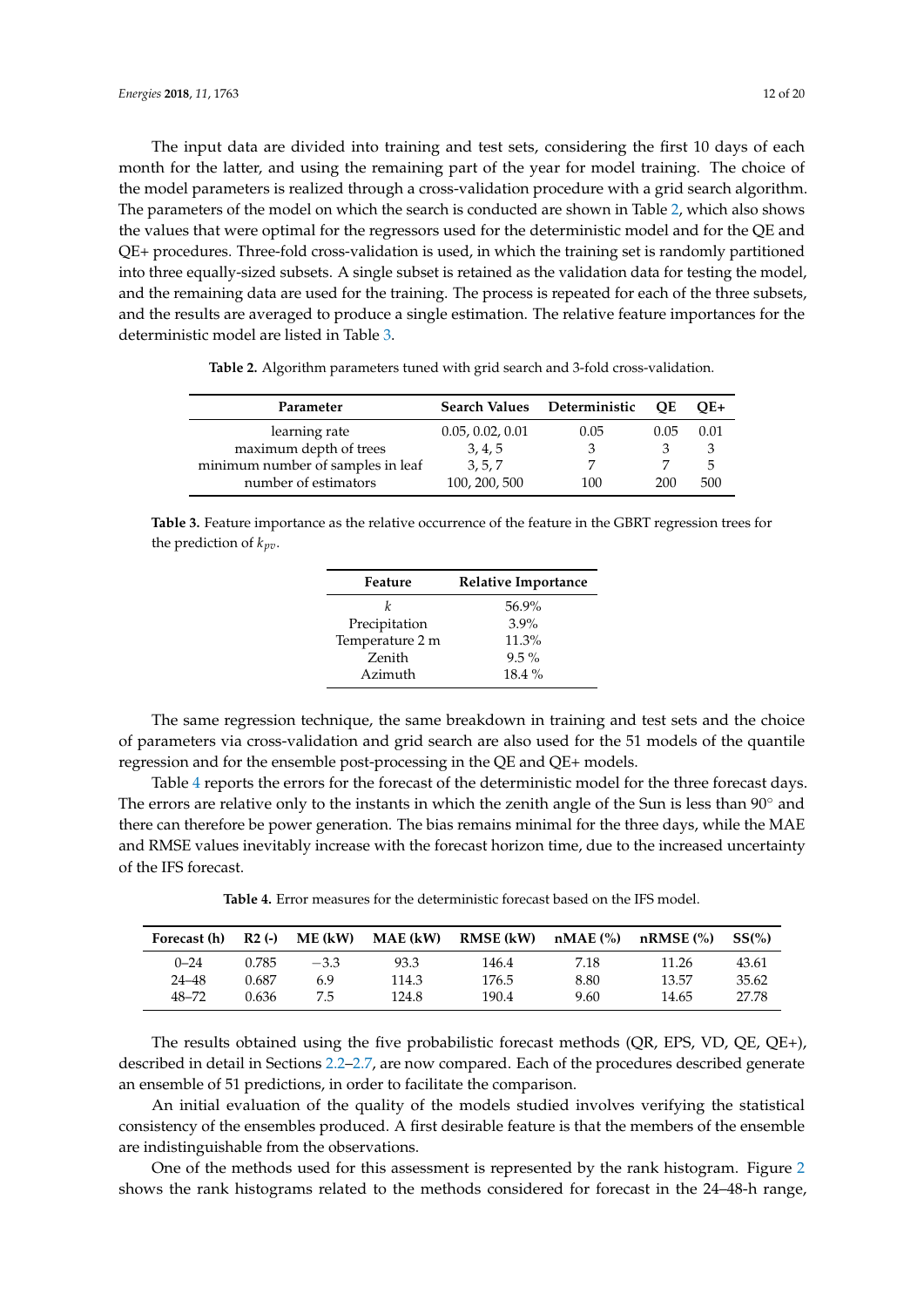and the horizontal line identifies the optimum of a perfectly-calibrated ensemble. It is noted that the EPS method is far from the optimal condition and shows a markedly under-dispersive behavior, i.e., it cannot adequately describe the variability of the measurements. The calibration that can be performed with the variance deficit method does not appear fully satisfactory; the shape parameter *ν* is chosen so as to minimize the CRPS value on the training set, resulting in  $\nu = 0.5$  in our case, but the rank histogram still appears under-dispersive. QR and QE methods produce, instead, much more satisfactory results.

<span id="page-12-0"></span>

**Figure 2.** Rank histograms for forecast ensembles produced by the five methods examined for the 24–48-h forecast horizon: (**a**) Quantile regression; (**b**) Uncalibrated EPS (full scale); (**c**) Uncalibrated EPS; (**d**) EPS with variance deficit calibration; (**e**) Quantile ensemble with EPS forecast; (**f**) Quantile ensemble with IFS and EPS forecasts. The calibration of the EPS method is not satisfactory, and the VD method has a better performance. The QR and QE methods show a good calibration.

The different methods are then compared on the basis of their ability to predict the probability of exceeding a given threshold. For this purpose, the threshold must necessarily be variable during the day and the time of year, since for example, establishing that half of the rated power of the plant is exceeded has a completely different meaning in the summer months compared to the winter months or also during the day. A natural choice is therefore represented by the threshold defined as a fraction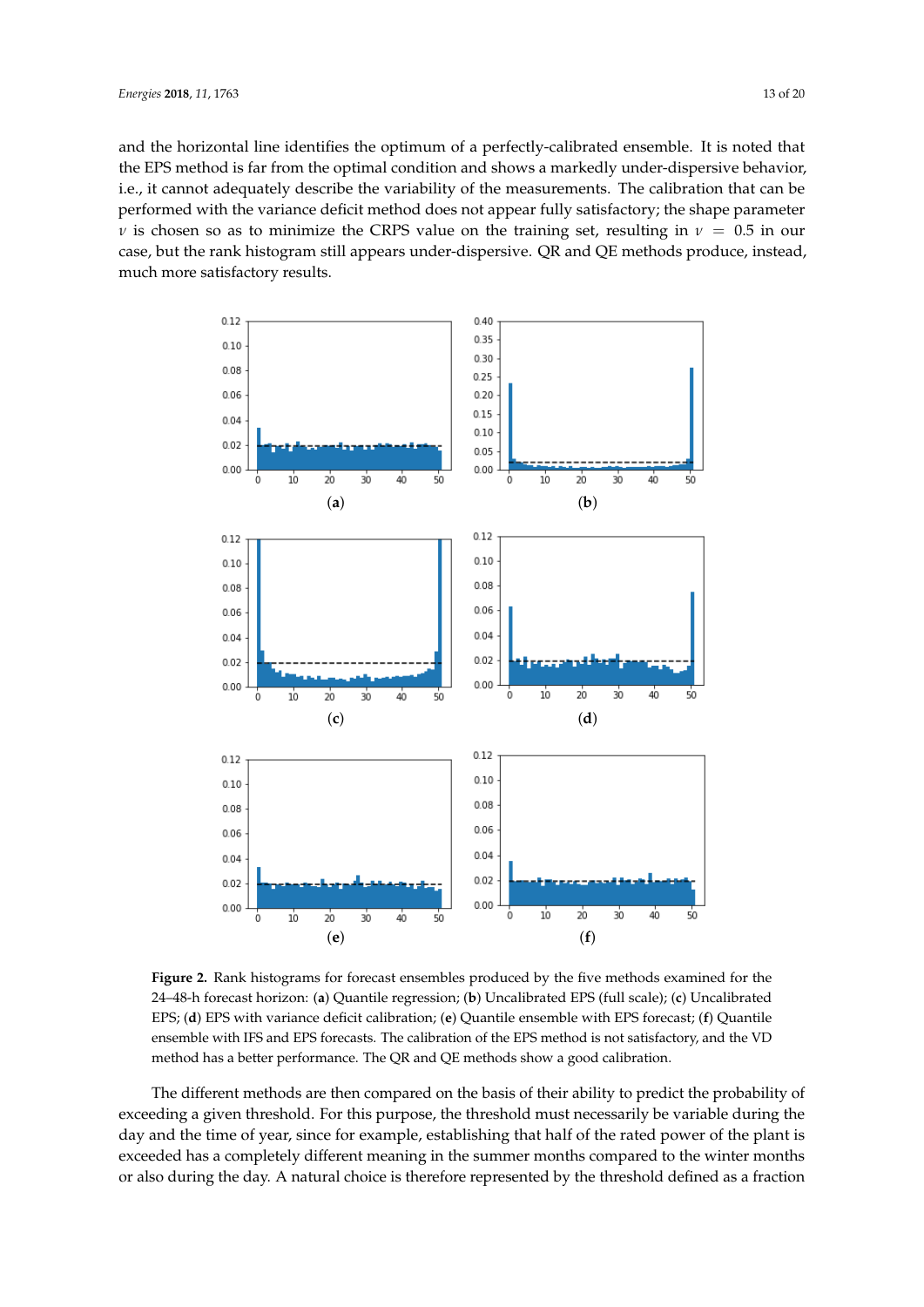of the clear sky power, variable during the day and the time of the year, and compare the forecasts of exceeding this threshold as provided by the models, with the events that actually occurred.

A first measure of the accuracy of these predictions is the Brier score. The Table [5](#page-13-0) reports the values for the methods examined for a threshold equal to half the theoretical clear sky power.

The results of the QR model depend on the prediction of the ECMWF's high-resolution IFS model. The model has the best accuracy when the lead time forecast is less than 24 h, but the Brier score value clearly decays for the second and third day of forecast. This performance decay is clearly related to the progressively lower reliability of the results of the IFS model.

<span id="page-13-0"></span>**Table 5.** Probabilistic error measures with different forecast lead times. The Brier Score (BS), its components reliability (REL), Resolution (RES) and Uncertainty (UNC) and the Area Under the ROC Curve (AUC) are calculated for a threshold of  $0.5 \cdot p_{cs}$ . The cumulative ranked probability score is the mean value for the test set in the daylight hours only.

| Forecast (h) | Model      | $BS(-)$ | $REL$ $(-)$ | $RES$ (-) | UNC(4) | $AUC$ (-) | CRPS (kW) |
|--------------|------------|---------|-------------|-----------|--------|-----------|-----------|
|              | QR         | 0.140   | 0.008       | 0.117     | 0.249  | 0.882     | 65.7      |
|              | <b>EPS</b> | 0.204   | 0.043       | 0.089     | 0.249  | 0.814     | 87.5      |
| $0 - 24$     | VD         | 0.179   | 0.014       | 0.085     | 0.249  | 0.808     | 82.3      |
|              | QE         | 0.162   | 0.006       | 0.094     | 0.249  | 0.845     | 74.9      |
|              | $QE+$      | 0.143   | 0.006       | 0.113     | 0.249  | 0.876     | 67.7      |
|              | QR         | 0.170   | 0.008       | 0.087     | 0.249  | 0.827     | 79.2      |
|              | <b>EPS</b> | 0.199   | 0.027       | 0.077     | 0.249  | 0.803     | 86.3      |
| $24 - 48$    | VD         | 0.188   | 0.012       | 0.074     | 0.249  | 0.794     | 85.3      |
|              | QE         | 0.173   | 0.007       | 0.083     | 0.249  | 0.821     | 78.4      |
|              | $OE+$      | 0.165   | 0.007       | 0.091     | 0.249  | 0.836     | 76.8      |
|              | QR         | 0.184   | 0.007       | 0.073     | 0.249  | 0.800     | 85.9      |
|              | <b>EPS</b> | 0.199   | 0.026       | 0.077     | 0.249  | 0.796     | 86.2      |
| $48 - 72$    | VD         | 0.191   | 0.014       | 0.072     | 0.249  | 0.789     | 86.3      |
|              | QE         | 0.176   | 0.006       | 0.079     | 0.249  | 0.815     | 81.2      |
|              | $QE+$      | 0.172   | 0.008       | 0.086     | 0.249  | 0.825     | 80.7      |

Values in bold are relative to the best performance for each of the indicators.

The EPS and VD models are based on the results of the ECMWF EPS model, which has a lower spatial and temporal resolution than the operating model, but which allows for forecasting probabilities and offers better relative accuracy for longer forecast times. The results of BS confirm this: the values obtained are almost constant for each method for the three forecast days. The VD model benefits from the calibration procedure with consistently better performance than EPS over the entire forecast horizon. The performance obtained is however lower than that of the simpler QR statistical method, considering also the amount of data and the calculation time necessary to realize the ECMWF EPS forecast ensemble, especially for shorter times of forecast where the spread of the EPS has not already fully developed and due to the minor temporal detail of the forecast. The use of the clear sky index in the regression model allows us to obtain an hourly power forecast, but the meteorological data of the ground radiation is however averaged over 3 h. The result may also be affected by the sub-optimal calibration obtained with the variance deficit procedure as evident from Figure [2d](#page-12-0), which may be related to an accumulation of data at the boundaries of the ensemble. This problem is less severe than in the case of wind power generation as treated in the work of Pinson [\[29\]](#page-19-16), but it would still require a more detailed investigation.

The QE model, even if using the ECMWF EPS forecasts alone, allows us to obtain better Brier scores in the whole forecast horizon examined. This is certainly due to the beneficial effects on the ensemble post-processing as already verified by the rank histogram of Figure [2e](#page-12-0).

Finally, the QE+ model, using both the high-resolution deterministic prediction and the EPS ensemble of forecasts, gives good performance over all three days. Apart from the first day of forecast in which the QR method prevails, although only slightly, in the second and third day of forecast,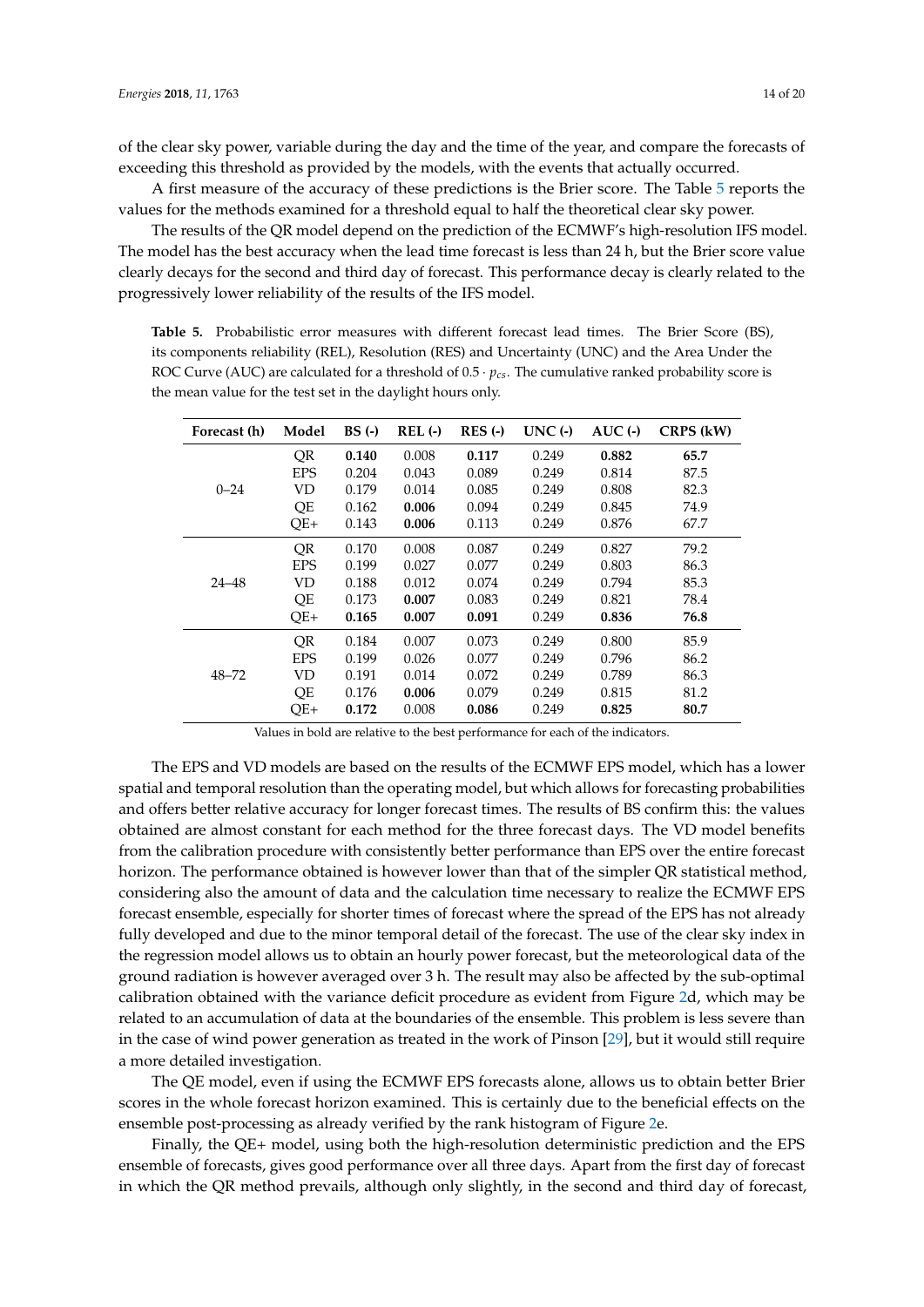the proposed QE+ procedure obtains a much better performance than the others, confirming that the post-processing procedure carried out takes advantage of both the deterministic forecast, which is more accurate for shorter forecast horizons, and of the ensemble forecast for longer horizons.

The breakdown of the Brier score into the three components Reliability (REL), Resolution (RES) and Uncertainty (UNC) allows an even more in-depth analysis of the results. The Uncertainty (UNC) is constant for all models and lead times as it measures the intrinsic uncertainty of the event. In this case, the resulting score is close to the maximum theoretical value of 0.25. The reliability term measures how close the forecast probabilities are to the true probabilities. QE and QE+ methods obtain the best results for any forecast horizon. The QR model obtains results just below and almost constant with the forecast lead time. The EPS method shows an unsatisfactory calibration, while the VD method has an unsatisfactory result for the first day of forecast, showing a sub-optimal calibration of the ensemble. The Resolution (RES) term measures how much the probability of the forecast differs from the climatic average; high values indicate better performance. All methods show a worsening of performance as the forecast time increases. The most marked worsening occurred for the QR method, which, however, started from an excellent result for short forecast times. The VD method has more uniform performance than the others, but with results inferior to those obtained with the other methods considered. Here, as well, the QE+ method has the best results: for the first day of forecast, it has performances similar to the QR method, while from the second day on, it allows us to obtain significantly better results than the others.

A graphical representation of the performance of the methods as binary classifiers with respect to the fixed threshold can be obtained by means of the ROC curves. In this plot, the false positives in the abscissa and the true positives in the ordinate are reported; the average results of the ensembles are represented as curves. The diagonal of the graph corresponds to a random guess on exceeding the threshold, and the ideal behavior is that for which there are very few false positives and the resulting curve is close to the axis of the ordinates. Figure [3](#page-15-0) shows the ROC curves of the methods considered for exceeding the threshold equal to half the theoretical clear sky power and for a forecast lead time in the 24–48-h range. The area under the curve is a measure of the approximation of the ideal classifier behavior; the value is 0.5 for a random guess and tends to the unit under ideal conditions. Table [5](#page-13-0) reports the values of the Area Under the Curve (AUC). The values in the table and the analysis of the curves in Figure [3](#page-15-0) confirm the results obtained with the Brier score analysis, showing very satisfactory results for the QR method and for the QE and QE+ methods. The results with the QE method are better than those obtained with both the uncalibrated EPS and VD method, but the AUC value is lower than the result obtained with QR for a lead time up to 24 h. The QE+ method takes advantage of the use of IFS forecast information and is superior to other methods for forecast times greater than 24 h. In very short forecast times, the QR procedure still allows for better results.

The most significant score for the evaluation of the quality of a probabilistic forecast of a continuous variable is represented by the CRPS, which evaluates the quality of the forecast without the need to define a threshold. Table [5](#page-13-0) reports the values of this measure for the methods considered and for the three forecast days. On the first and second day, the methods based on the use of the IFS forecast have a clear advantage over the others. In fact, the QR method applied to the IFS guarantees more than satisfactory performance up to a horizon of 48 h. On the third day of forecast, the importance of using EPS data emerges, provided the good calibration of the ensemble; the best results are in fact achieved with the QE and QE+ methods, the latter ensuring good and balanced performance over the entire forecast interval.

It may be interesting to evaluate the CRPS over the entire forecast interval for each daylight hour. The result is shown in Figure [4,](#page-15-1) which confirms the good performance of QE+, the more than satisfactory performance of the QR method for shorter forecast times and also its worse performance for longer horizons.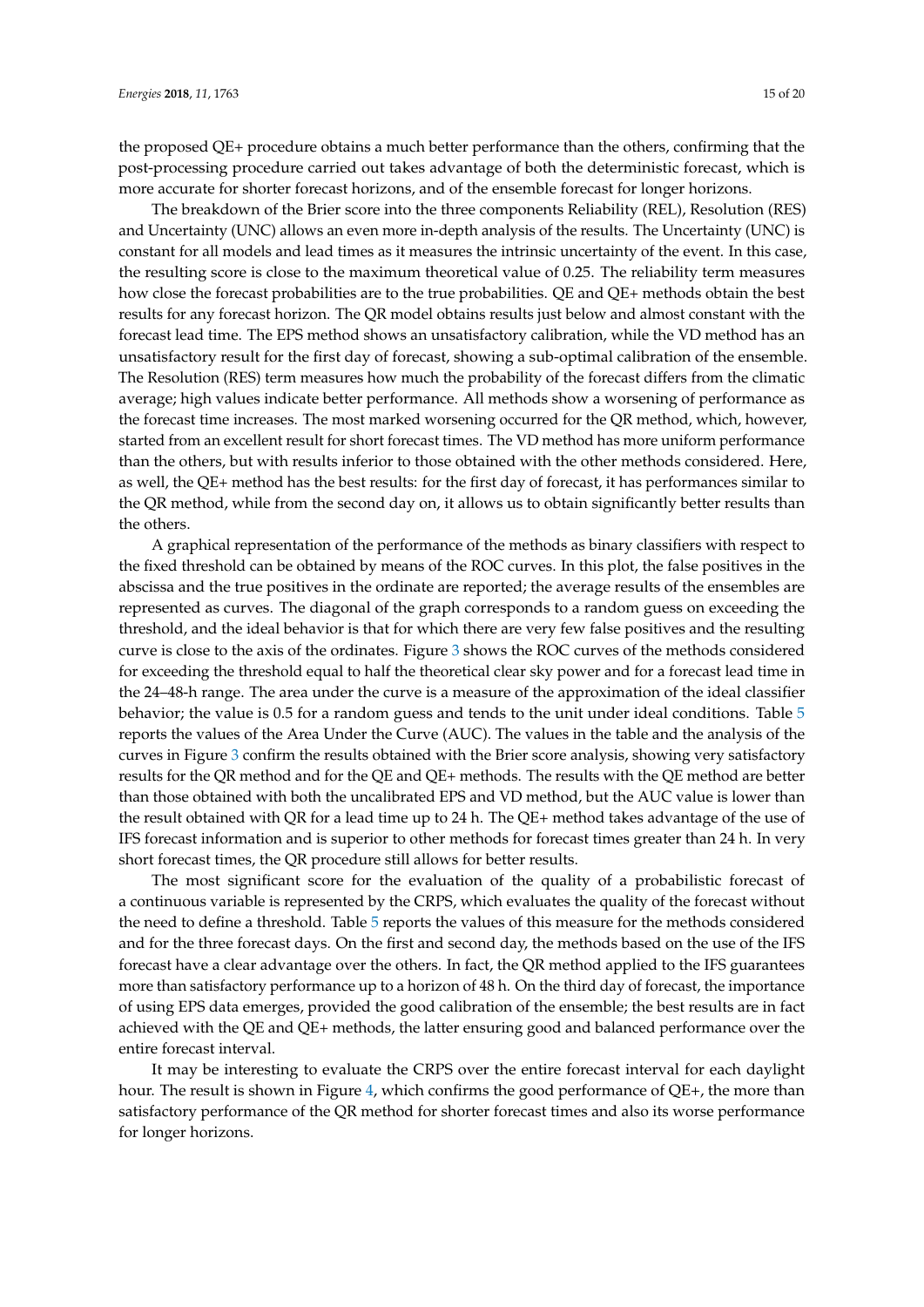<span id="page-15-0"></span>

<span id="page-15-1"></span>**Figure 3.** ROC curves for a threshold equal to half the clear sky power and for a forecast interval of 24–48 h. In the legend within the figure, the values of the area under the curve are also shown.



**Figure 4.** CRPS results as the lead time forecast varies for the probabilistic forecast methods examined: (**a**) CRPS values for times of forecast in 0–24-h time range; (**b**) same as before for 24–48-h; (**c**) same for 48–72-h.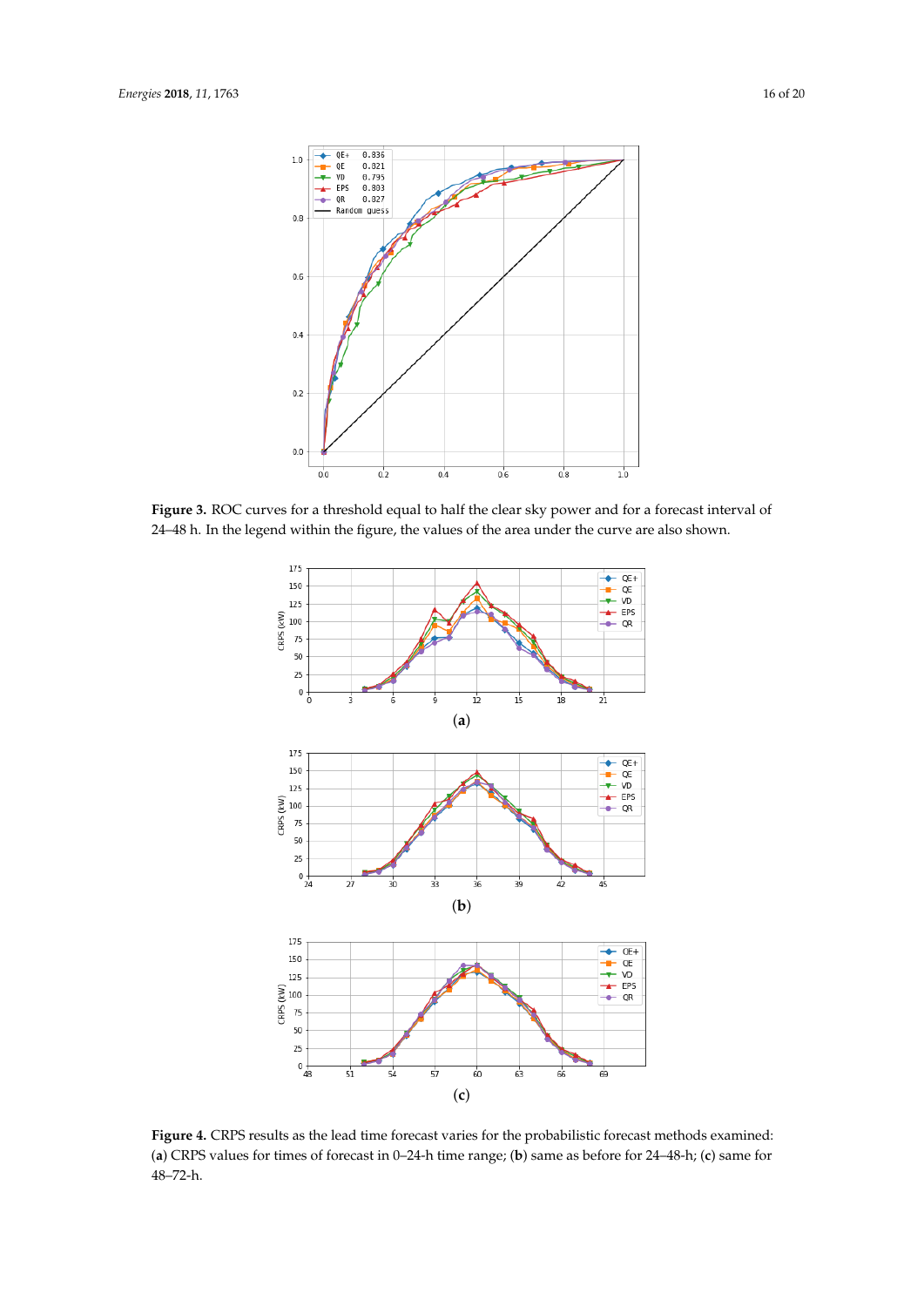The QE+ method allows for improvements in deterministic forecasting, as well. Table [6](#page-16-1) reports the performances obtained using as estimation of the power generated, the median of the ensembles produced by QE+ for each forecast time of the test period and for the three lead times. Comparison with the results shown in Table [4](#page-11-2) shows a reduction in error compared to the performance obtained with deterministic forecast; the improvement increases with lead time and becomes relevant on the third day of forecast.

<span id="page-16-1"></span>**Table 6.** Error measures for the deterministic forecast based on the median of the quantile ensemble probabilistic model with the IFS and EPS forecasts.

| Forecast (h) | R <sub>2</sub> (-) | ME (kW) | MAE (kW) | RMSE (kW) | $nMAE$ (%) | $nRMSE$ (%) | SS(%) |
|--------------|--------------------|---------|----------|-----------|------------|-------------|-------|
| $0 - 24$     | 0.784              | $-5.1$  | 93.5     | 146.8     | 7.19       | 11.29       | 43.46 |
| 24-48        | 0.721              | 1.6     | 110.0    | 166.7     | 8.46       | 12.82       | 39.18 |
| 48-72        | 0.704              | 0.7     | 117.1    | 171.6     | 9.00       | 13.20       | 34.92 |

## <span id="page-16-0"></span>**5. Discussion**

In this work, we proposed a probabilistic forecast methodology that uses both the IFS and EPS forecasts of the ECMWF model, realizing a forecast with hourly resolution with a horizon of up to three days. It is difficult to compare the accuracy of the forecast obtained with the proposed methodology with the results available in the literature, due to the specificity of the plants and the different climatic conditions that characterize each installation site. We limit ourselves to the results of recent work, so that the basic meteorological model has comparable accuracy, and to installations on the European continent, so that climatic conditions may not be too dissimilar.

A measure that can be indicative of the quality of the deterministic forecast is represented by the skill score with respect to the RMSE error, which provides a measure of the reduction of the forecast error with respect to a forecast based on persistence alone. For example, in [\[10\]](#page-18-8) an nRMSE of 10.14% was obtained for a plant located in Spain in the first day of the forecast and a skill score of 36.3%, with climatic conditions more favorable to photovoltaic production than the plant examined, located in northern Germany. Unfortunately, their discussion of probability forecasting results does not use any standard metrics and is therefore not directly comparable to our results. In [\[12\]](#page-18-10), the proposed methodology had a skill score between 33% and 36% depending on the plant examined, for five plants located in northern Spain. The hourly forecast for a 662 kW plant in Northern Italy was evaluated at [\[15\]](#page-19-2) using several forecasting techniques and an ensemble of the forecasts obtained from these models. The individual models produced skill scores between 35% and 42%, while the use of the ensemble of models technique made it possible to achieve a score of 46%. The values we have obtained are above 43% for the day-ahead hourly forecast. The use of an ensemble of regression models to further increase this score is a possible development for the methodology we have proposed.

Comparing the performance of the probabilistic forecast with the results of the literature is even more difficult due to the fact that very few works use standard metrics for performance evaluation, and in particular, the CRPS metric. In [\[16\]](#page-19-3), the EPS forecast of the ECMWF is calibrated with two different methodologies and is used to forecast the day-ahead power generation for three plants in different locations in Italy. Their forecast has a resolution of 3 h, as that of the EPS, and not 1 h as that obtained with our procedure. Unfortunately, the CRPS is not calculated for the entire dataset, but its peak value relative to the nominal power of the plants is reported.

Peak values occur at noon and are about 8–9% of the rated power for the three installations and for both calibration methods presented. The forecast obtained with the QE+ procedure was resampled and the three-hour average value computed to obtain a performance comparison. The peak of the CRPS for a forecast with 3-h resolution yielded a value of CRPS equal to 6.7%, 7.9% and 8.2% of the nominal power of the plant for the first, second and third day of the forecast. The forecast in [\[17\]](#page-19-4) has a maximum lead time of 3 h and is relative to intervals and not to the forecast probability distribution.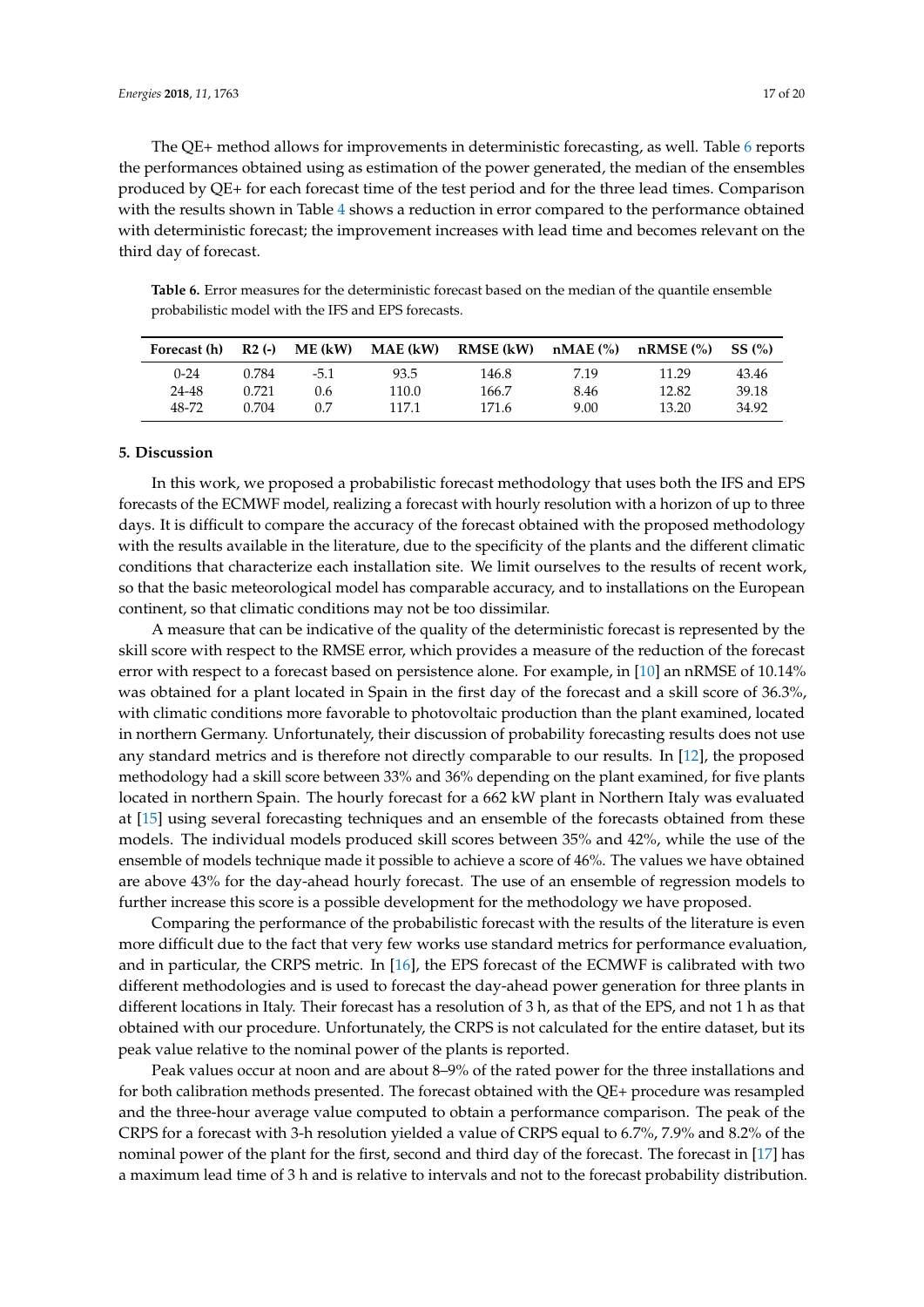The next day's probability forecast for three PV plants in Australia is presented in [\[18\]](#page-19-5), which shows the advantage of using a combination of machine learning methods for greater accuracy. The error metric pinball loss is adopted in their work, and the authors in their conclusions refer to "the need" to evaluate the performance of the method with CRPS. The authors obtain a pinball loss of 0.014–0.015 for the three PV plants, with an evaluation of the error over the entire 24-h period. The equivalent loss for our installation with the QE+ procedure is 0.013, evaluated as the average of the loss function [\(14\)](#page-4-1) for the test set and for all quantiles

# <span id="page-17-0"></span>**6. Conclusions**

In this paper, we have proposed a new methodology for the short-term probabilistic forecasting of solar power, based on the technique of quantile regression and on the post-processing of an ensemble of forecasts. The method was applied to a mid-range plant in northern Germany. The results of the IFS and EPS models of the ECMWF were used for the forecasts. The procedure was compared with a quantile regression-based forecast with the use of IFS forecast only, with an ensemble of forecasts based on EPS and with the EPS ensemble calibrated using the variance deficit procedure.

The results highlighted the different content of information that can be retrieved from the results of the ECMWF forecast, showing how the IFS model, with its higher temporal and spatial detail, can provide the best accuracy for forecast horizons up to 24 h. EPS's usefulness emerges for longer forecast horizons and gains relevance from the third forecast day onwards.

Probabilistic forecast methods were compared using the rank histogram, the Brier score for exceeding a production threshold, through the ROC curve diagram and through the CRPS score. The procedure proposed through the joint use of the results of the IFS and EPS forecast of the ECMWF meteorological models allowed good results to be obtained over the entire forecast horizon examined.

The work will be developed applying this methodology also to the forecast of wind turbine power generation and to the forecast of the net grid load when there is significant production from renewable sources.

**Author Contributions:** The authors jointly conceived of and designed the methodologies, performed the analysis and wrote the paper.

**Acknowledgments:** This work was partially financed by the European Union's Horizon 2020 research and innovation program under Grant Agreement No. 646463, project NETfficient, Energy and economic efficiency for today's smart communities through integrated multi-storage technologies, which also covered the costs to publish in open access, by the project "Tessuto Digitale Metropolitano" funded by the ROP Sardegna ERDF Action 1.2.2 and by the Sardinian Regional Authorities.

**Conflicts of Interest:** The authors declare no conflict of interest. The founding sponsors had no role in the design of the study; in the collection, analyses or interpretation of data; in the writing of the manuscript; nor in the decision to publish the results.

# **Abbreviations**

The following abbreviations are used in this manuscript:

| PF           | Probabilistic Forecasting procedures               |
|--------------|----------------------------------------------------|
| <b>GBRT</b>  | Gradient-Boosted Regression Trees                  |
| <b>PV</b>    | Photo-Voltaic                                      |
| <b>ECMWF</b> | European Centre for Medium-Range Weather Forecasts |
| <b>IFS</b>   | Integrated Forecasting System                      |
| <b>EPS</b>   | Ensemble Prediction System                         |
| <b>OR</b>    | Quantile Regression                                |
| <b>VD</b>    | Variance Deficit                                   |
| <b>NWP</b>   | Numerical Weather Predictions                      |
| AnEn         | Analog Ensemble                                    |
| PeEn         | Persistence Ensemble                               |
| WRF          | Weather Research and Forecasting regional model    |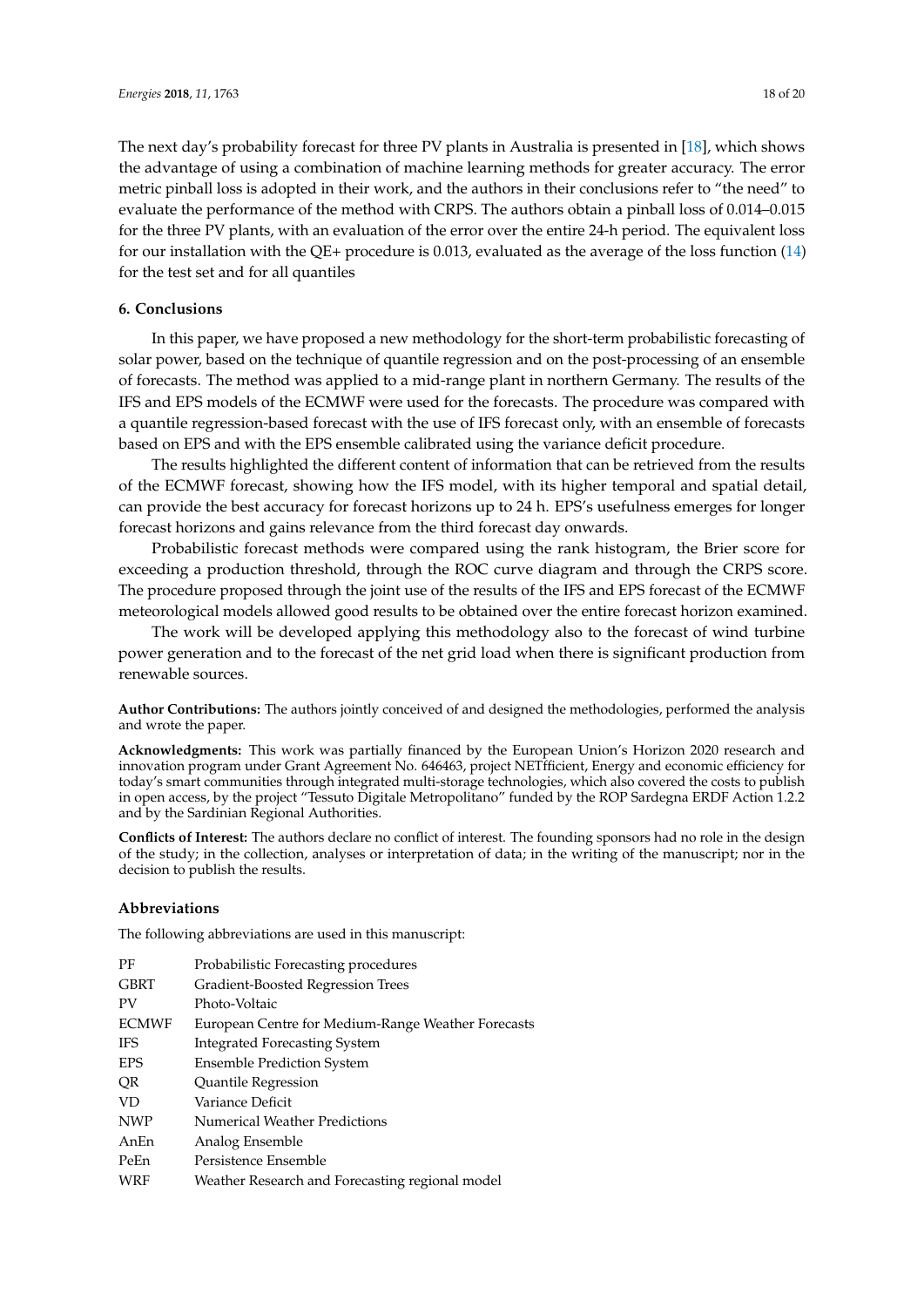| <b>EMOS</b> | <b>Ensemble Model Output Statistics</b> |
|-------------|-----------------------------------------|
| QE          | Quantile Ensemble                       |
| $QE+$       | Ouantile Ensemble Plus                  |
| DNI         | Direct Normal Irradiation               |
| DHI         | Diffuse Horizontal Irradiation          |
| <b>GHI</b>  | Global Horizontal Irradiation           |
| <b>POA</b>  | Plane Of Array                          |
| <b>RTM</b>  | Radiative Transfer Models               |
| CF          | <b>Control Forecast</b>                 |
| МE          | Mean Error                              |
| <b>MAE</b>  | Mean Absolute Error                     |
| <b>RMSE</b> | Root Mean Square Error                  |
| nME         | normalized Mean Error                   |
| nMAE        | normalized Mean Absolute Error          |
| nRMSE       | normalized Root Mean Square Error       |
| SS          | Skill Score                             |
| ROC         | Receiver Operating Characteristic       |
| <b>AUC</b>  | Area Under the ROC Curve                |
| BS          | <b>Brier Score</b>                      |
| <b>UNC</b>  | Uncertainty                             |
| REL         | Reliability                             |
| <b>RES</b>  | Resolution                              |
| <b>CRPS</b> | Continuous Ranked Probability Score     |
| <b>CDF</b>  | <b>Cumulative Distribution Function</b> |
|             |                                         |

# **References**

- <span id="page-18-0"></span>1. Kraas, B.; Schroedter-Homscheidt, M.; Madlener, R. Economic merits of a state-of-the-art concentrating solar power forecasting system for participation in the Spanish electricity market. *Solar Energy* **2013**, *93*, 244–255. [\[CrossRef\]](http://dx.doi.org/10.1016/j.solener.2013.04.012)
- 2. Luoma, J.; Mathiesen, P.; Kleissl, J. Forecast value considering energy pricing in California. *Appl. Energy* **2014**, *125*, 230–237. [\[CrossRef\]](http://dx.doi.org/10.1016/j.apenergy.2014.03.061)
- <span id="page-18-1"></span>3. Nonnenmacher, L.; Kaur, A.; Coimbra, C.F. Day-ahead resource forecasting for concentrated solar power integration. *Renew. Energy* **2016**, *86*, 866–876. [\[CrossRef\]](http://dx.doi.org/10.1016/j.renene.2015.08.068)
- <span id="page-18-2"></span>4. Yuan, S.; Kocaman, A.S.; Modi, V. Benefits of forecasting and energy storage in isolated grids with large wind penetration—The case of Sao Vicente. *Renew. Energy* **2017**, *105*, 167–174. [\[CrossRef\]](http://dx.doi.org/10.1016/j.renene.2016.12.061)
- <span id="page-18-3"></span>5. Hong, T.; Pinson, P.; Fan, S.; Zareipour, H.; Troccoli, A.; Hyndman, R.J. Probabilistic energy forecasting: Global Energy Forecasting Competition 2014 and beyond. *Int. J. Forecast.* **2016**, *32*, 896–913 . [\[CrossRef\]](http://dx.doi.org/10.1016/j.ijforecast.2016.02.001)
- <span id="page-18-4"></span>6. Antonanzas, J.; Osorio, N.; Escobar, R.; Urraca, R.; Martinez-de Pison, F.; Antonanzas-Torres, F. Review of photovoltaic power forecasting. *Solar Energy* **2016**, *136*, 78–111. [\[CrossRef\]](http://dx.doi.org/10.1016/j.solener.2016.06.069)
- <span id="page-18-5"></span>7. Van der Meer, D.; Widén, J.; Munkhammar, J. Review on probabilistic forecasting of photovoltaic power production and electricity consumption. *Renew. Sustain. Energy Rev.* **2017**, *81*, 1484–1512. [\[CrossRef\]](http://dx.doi.org/10.1016/j.rser.2017.05.212)
- <span id="page-18-6"></span>8. Bacher, P.; Madsen, H.; Nielsen, H.A. Online short-term solar power forecasting. *Solar Energy* **2009**, *83*, 1772–1783. [\[CrossRef\]](http://dx.doi.org/10.1016/j.solener.2009.05.016)
- <span id="page-18-7"></span>9. Lorenz, E.; Hurka, J.; Heinemann, D.; Beyer, H.G. Irradiance forecasting for the power prediction of grid-connected photovoltaic systems. *IEEE J. Sel. Top. Appl. Earth Obs. Remote Sens.* **2009**, *2*, 2–10. [\[CrossRef\]](http://dx.doi.org/10.1109/JSTARS.2009.2020300)
- <span id="page-18-8"></span>10. Monteiro, C.; Santos, T.; Fernandez-Jimenez, L.A.; Ramirez-Rosado, I.J.; Terreros-Olarte, M.S. Short-term power forecasting model for photovoltaic plants based on historical similarity. *Energies* **2013**, *6*, 2624–2643. [\[CrossRef\]](http://dx.doi.org/10.3390/en6052624)
- <span id="page-18-9"></span>11. Bracale, A.; Caramia, P.; Carpinelli, G.; Di Fazio, A.R.; Ferruzzi, G. A Bayesian method for short-term probabilistic forecasting of photovoltaic generation in smart grid operation and control. *Energies* **2013**, *6*, 733–747. [\[CrossRef\]](http://dx.doi.org/10.3390/en6020733)
- <span id="page-18-10"></span>12. Almeida, M.P.; Perpiñán, O.; Narvarte, L. PV power forecast using a nonparametric PV model. *Solar Energy* **2015**, *115*, 354–368. [\[CrossRef\]](http://dx.doi.org/10.1016/j.solener.2015.03.006)